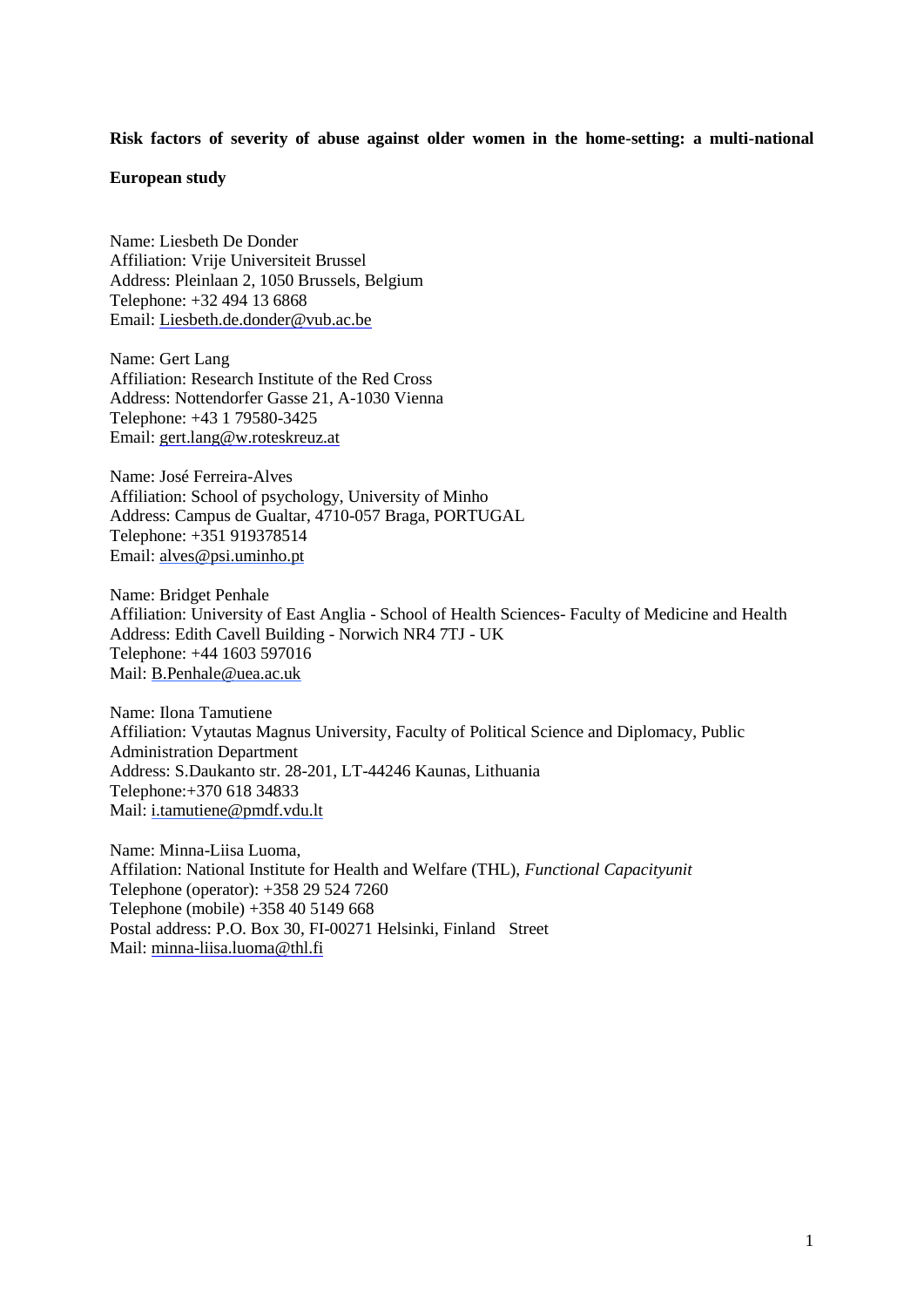## **Abstract**

This article examines the ecological risk factors of abuse against older women. Data from 2,880 older women was randomly collected in five European countries (Austria, Belgium, Finland, Lithuania and Portugal) using a standardized questionnaire. Results indicate that overall 30.1 % older women had at least one experience of abuse in the past year. The findings demonstrate that a single emphasis on personal risk factors (e.g. health, coping) is important but too simple: abuse is multi-faceted and is embedded in environmental (e.g. loneliness, household income) as well as macro-cultural contexts (e.g. old age dependency ratio).

**Keywords:** elder abuse, mistreatment, risk factors, ecological model

**Running head:** Risk factors of abuse against older women

## **1. Introduction**

The extensive increase in the population of older people has resulted in bringing concerns about elder abuse to the fore. In future years a growing population of older people will be living at home and the most vulnerable of them are dependent on care or assistance. Within the European Union (EU), the proportion of the population aged 60 and over will rise from 24.3 % in 2013 to 33 % in 2040; for people aged 80 and over, the figures will increase from 5.0 % to 9.0 % during the same period (Eurostat, 2014). The feminization of ageing (Tews, 1993) suggests that gender is a significant factor in ageing as women outnumber men in older age groups in all EU member states. Of over-80-year-olds, women make up 65.0 % of the population; of over-85-year-olds the proportion of women is 69.0 % (Eurostat, 2014).

Community-dwelling older women often live in vulnerable situations. Their vulnerability can increase sharply with risk factors that are often related to gender in older age such as: an individual's physical frailty (Etman, Burdorf, Van der Cammen, Mackenbach, & Van Lenthe, 2012), compromised mental health status (Carayanni et al. 2012; Kim, Richardson, Park & Park, 2013), social factors such as isolation (Ibrahim, Abolfathi Momtaz, & Hamid, 2013) or poverty, disadvantages and social exclusion (Heap, Lennartsson, & Thorslund, 2013; Ogg, 2005). Furthermore, while any person could become a victim of abuse, a well-established body of literature demonstrates that gender is an important indicator of elder abuse. In most studies, women are more often victims of abuse than men. Women not only report more repeated and severe victimization before the age of 65 (Ansara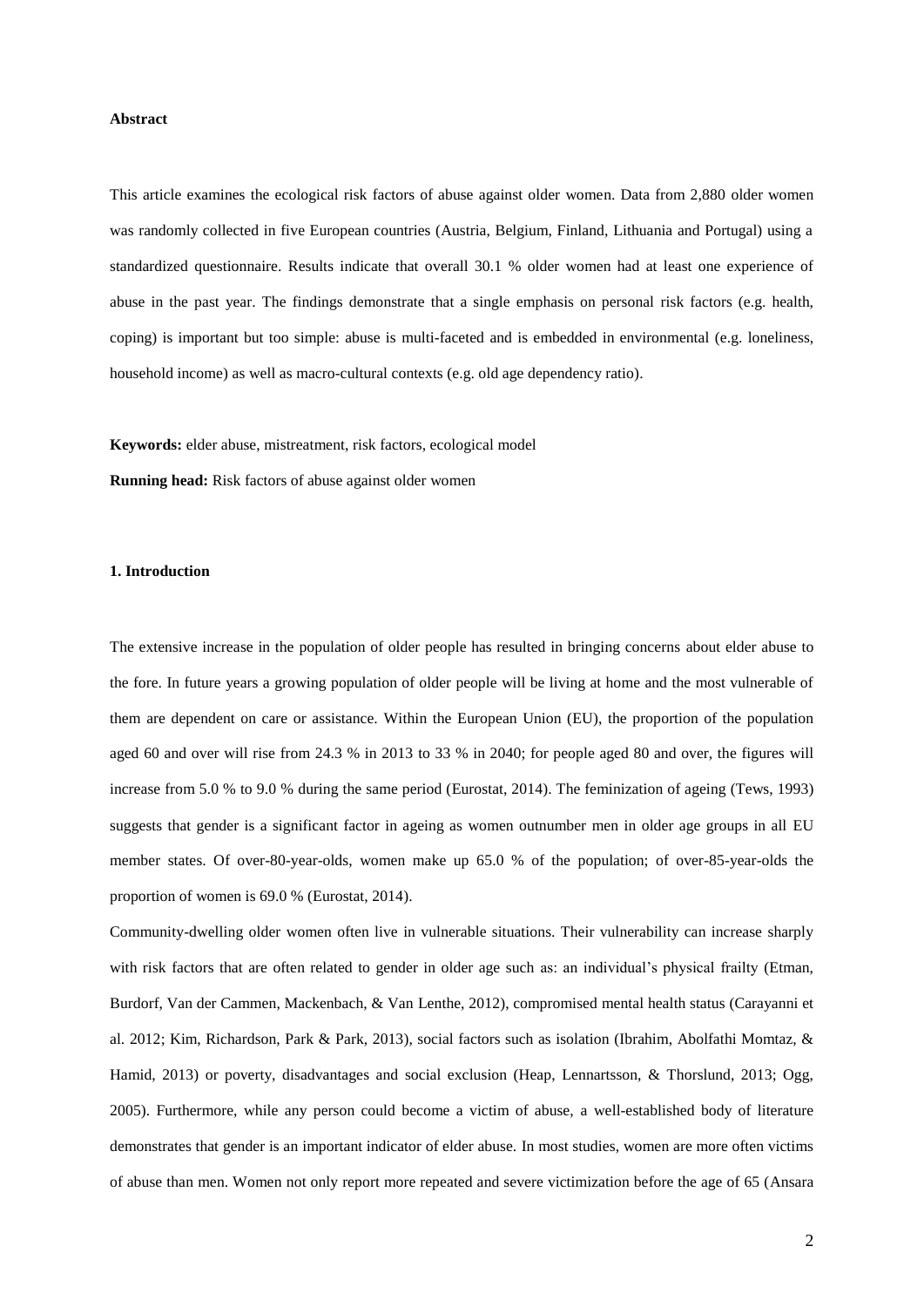& Hindin, 2010; Jönson & Åkerström, 2004), but also after the age of 65 women are more often found to have a higher risk than men of being victims of domestic violence and abuse (Freel & Robinson, 2004, 2005; Görgen, Herbst, Kotlenga, Nägele, & Rabold, 2009; O'Keeffe et al., 2007). Nevertheless, research on *elder abuse has traditionally been viewed as 'gender neutral', leading to inadequate responses* (Nerenberg, 2002, p.1). Although as long as 2002 Nerenberg emphasized the need for a broad gender-based analysis to gain an understanding of how the economic and social status of women and older people contribute to elder abuse. Brownell (2014) found very little progress more than ten years later.

Finally, De Donder et al. (2011) presented an overview of existing prevalence studies of elder abuse within Europe. A total of 19 prevalence studies were located in this review. Prevalence rates varied from 0.8 % to 29.3 % across Europe – but different study designs, the inclusion or exclusion of types of elder abuse as well as different definitions of mistreatment all contributed to differing prevalence rates that are impossible to compare. Research about where, when and how often elder abuse occurs is generally inadequate and inconsistent, or even non-existent. Some countries have a rich history of prevalence research on elder abuse, but some have only recently begun to tackle the problem (De Donder et al., 2011). Moreover multi-country studies are very rare (Lindert et al., 2011).

In light of abovementioned issues, this article aims to explore the severity of elder abuse among older women across several countries (1) and the main risk factors for abuse (2). First, essential information on the theoretical framework and risk factors will be concisely covered. Next, results will be presented of the Prevalence study of Abuse and Violence against Older Women (AVOW study) in five European countries – Austria, Belgium, Finland, Lithuania and Portugal. Finally, the article also offers recommendations for future work and actions to help prevent mistreatment and to provide support and assistance for older female victims of abuse and violence.

## *Elder abuse: definition, forms and categories*

Different scientists, policymakers and professionals use diverse definitions of elder abuse. In some ways violence and abuse are not easy to conceptualize because the boundaries are somewhat fluid and the beginnings of abusive actions are often difficult to draw (Sev'er, 2009). Nevertheless, one definition arises in a number of studies. This specific definition of elder abuse was developed by the UK charity Action on Elder Abuse (1995, p. 11) and subsequently adopted by the International Network for Prevention of Elder Abuse (INPEA) and the WHO (2002: 3) in their Toronto declaration: elder abuse is "*a single or repeated act, or lack of appropriate*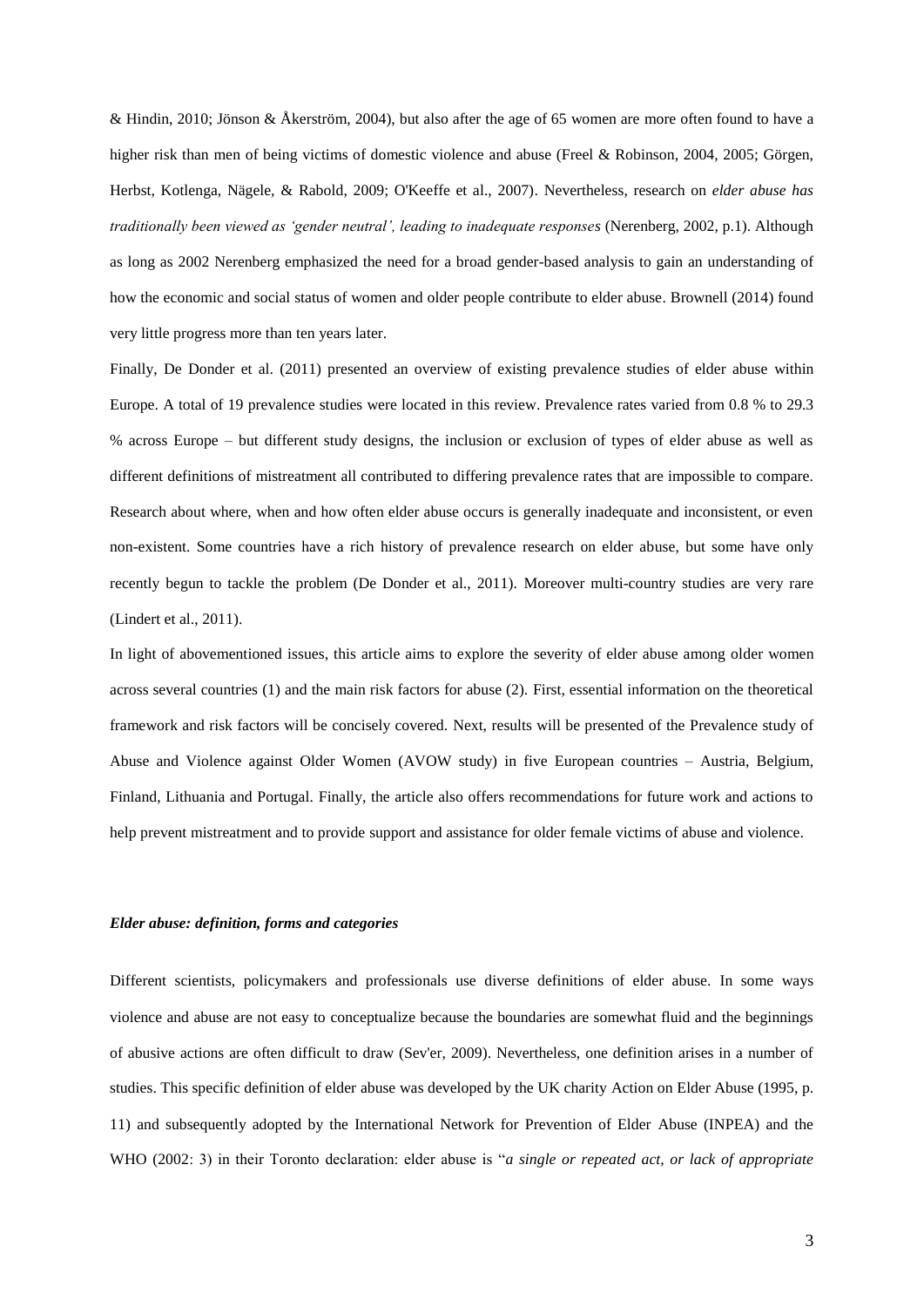*action, occurring within any relationship where there is an expectation of trust, which causes harm or distress to an older person*".

Abusive behaviors can take various forms, including physical, psychological, sexual and financial abuse, violation of personal rights, and neglect (Collins, 2006; Schiamberg & Gans, 2000; WHO, 2002). First, *physical abuse* refers to actions carried out with the intention of causing physical pain or injury to a (vulnerable) older person. Examples can be: being pushed, grabbed, slapped, hit with an object and so on (cf. Schiamberg & Gans, 2000; WHO, 2002). Second, *psychological / emotional / verbal abuse* describes all actions inflicting mental pain, anguish or distress on a person through verbal or nonverbal acts. Examples might be the use of abusive language, bullying, blackmail, shouting, threats, humiliation, infantilization of the person, and so forth (cf. Schiamberg & Gans, 2000; WHO, 2002). Third *sexual abuse* refers to non-consensual sexual contact of any kind (e.g. unwanted intimacy, touching in a sexual way, rape, undressing in front of the victim, sexually slanted approaches and language). Sexual abuse can also be described as "terror in intimate relations" that has the intention to control (through the use of sex) the partner or another person and is only one-sided (Görgen, Herbst, Kotlenga, Nägele, & Rabold, 2009, p. 46). Next, *financial / material abuse or exploitation* describes all actions of illegal or improper use of an elder's funds, property or assets (Schiamberg & Gans, 2000; WHO, 2002). Examples could be: problems with powers of attorney, swindling, disappearance of money or goods, obstruction in managing one's own money, legacy hunting, and extortion. The fifth type, *neglect*, deals with the refusal or failure by those responsible to provide essential daily living assistance and/or support such as food, shelter, health care or protection for an older person. This bears some resemblance to the term *abandonment,* that is, neglect in its most extreme form: the desertion of a vulnerable elder by anyone who has assumed the responsibility for care or custody of that person (Schiamberg & Gans, 2000; WHO, 2002). Finally, v*iolation of the personal rights of an older person* is not often included in discussions on theoretical concepts and research practices. However, this form of abuse includes for instance, the violation of privacy and the right to autonomy, freedom, refusing access to visitors, isolating the elder or reading or withdrawing mail (Schiamberg & Gans, 2000). Qualitative interviews have revealed this topic to be of major importance in a study that included older people's perceptions and experiences of elder abuse (WHO 2002).

Following the differentiation between different forms of elder abuse, Bennett and Kingston (1993: 13) point to possible differences in the level of severity of elder abuse. They suggested taking into account the combination of density and intensity, showing the potential degree of danger that an individual might be facing. For instance, elder abuse could be of low density (e.g. only one form of abuse) but of a high intensity (e.g. frequently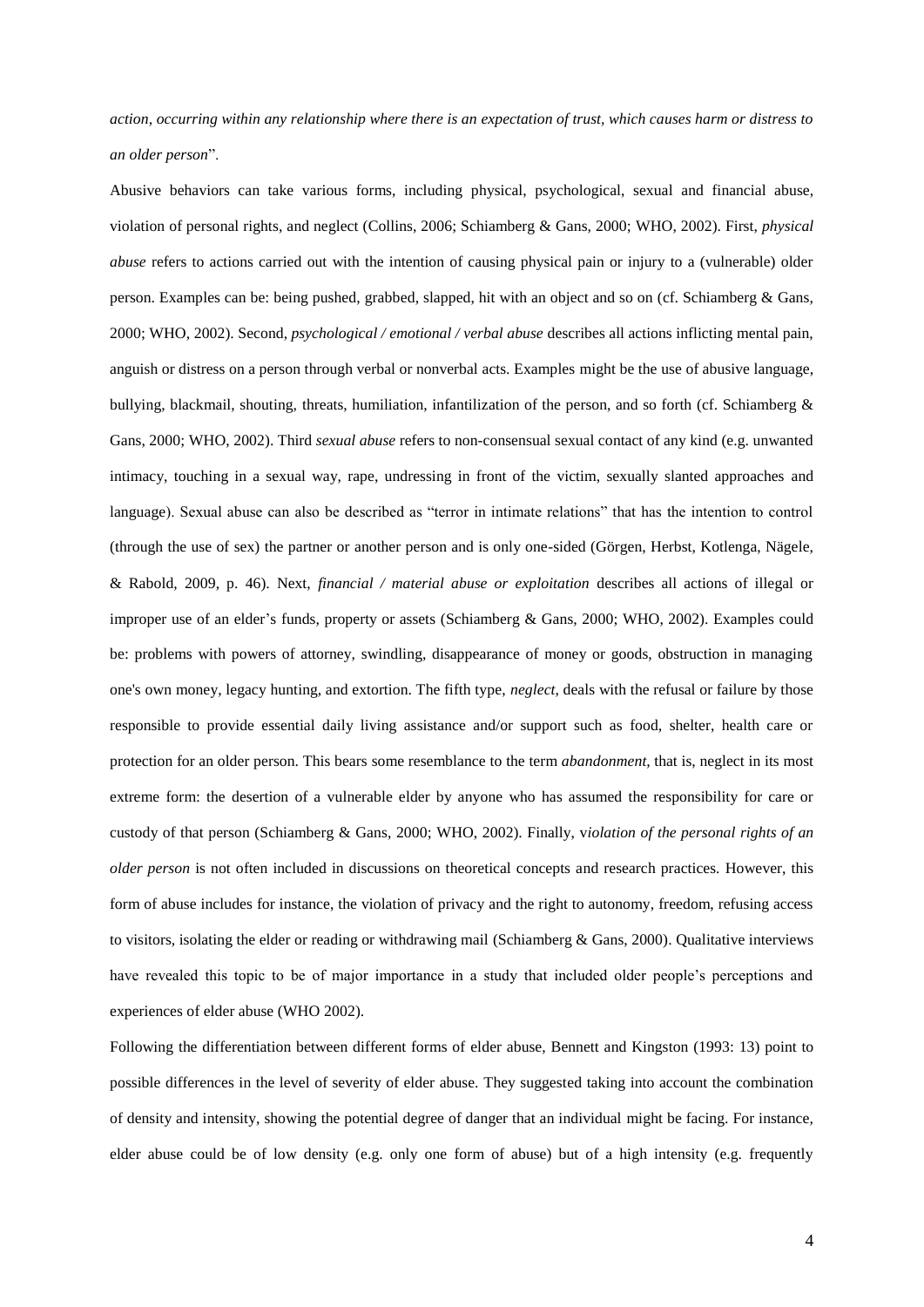happening). Conclusively, they suggest that it is not only necessary to consider the act itself as important but there is also a need to look at the combination of density and intensity in order to shed more light on the issue.

## *Theoretical development: three stages*

Literature on elder abuse has largely developed in a practitioner-oriented rather than a theoretical framework (Pain, 1997). Walklate (1995) expounded theory development concerning domestic violence against women by distinguishing three stages. The first stage is called 'blaming the victim'. In this phase, researchers seek explanations and determinants of elder abuse in the individual's relationships within the family. A next stage in the development of theory comprises 'understanding the victim'. Theories about femininity and women's economic, social and physical vulnerability are at the center of attention here. The third phase in theory development aims at 'structuring the victim'. This intends to set violent events within a context of social (e.g. patriarchal) relations, such as political economy theory or symbolical interactionism theory (Momtaz et al., 2013).

Even though this theory of development concerns domestic violence against women, this line of development can also be found in research on elder abuse. Most research can be grouped in the first stage (Pain, 1997): conditions resulting from ageing or being old (e.g. dementia, age-related disability) are seen as leading to a distorted relationship between the older person and the carer. However, this has been criticized mainly for two reasons: Difficulties in the caring relationship are not enough to cause abuse (Biggs, 1996), and this approach locates the responsibility for the abuse with the victim. Nevertheless, most research focuses on individual or family relationships, and rarely considers structural inequalities, the social and economic construction of old age, nor the power relations which surround it (Pain, 1997). According to Pain (1997) old age will obtain more explanatory power if research focuses on the power relations which enfold it. From a social constructionist point of view, there are more fundamental structures than age, such as gender, social class (income), health (care dependency), and living conditions (location), which are of note here. If we take these elements fully into consideration, the impact of chronological age in such situation could almost entirely disappear.

## *The ecological framework: risk factors*

The ecological framework offers a valuable theoretical structure for understanding the abovementioned risk factors of elder abuse because it delineates the different levels (individual/micro/exo/macro) at which abuse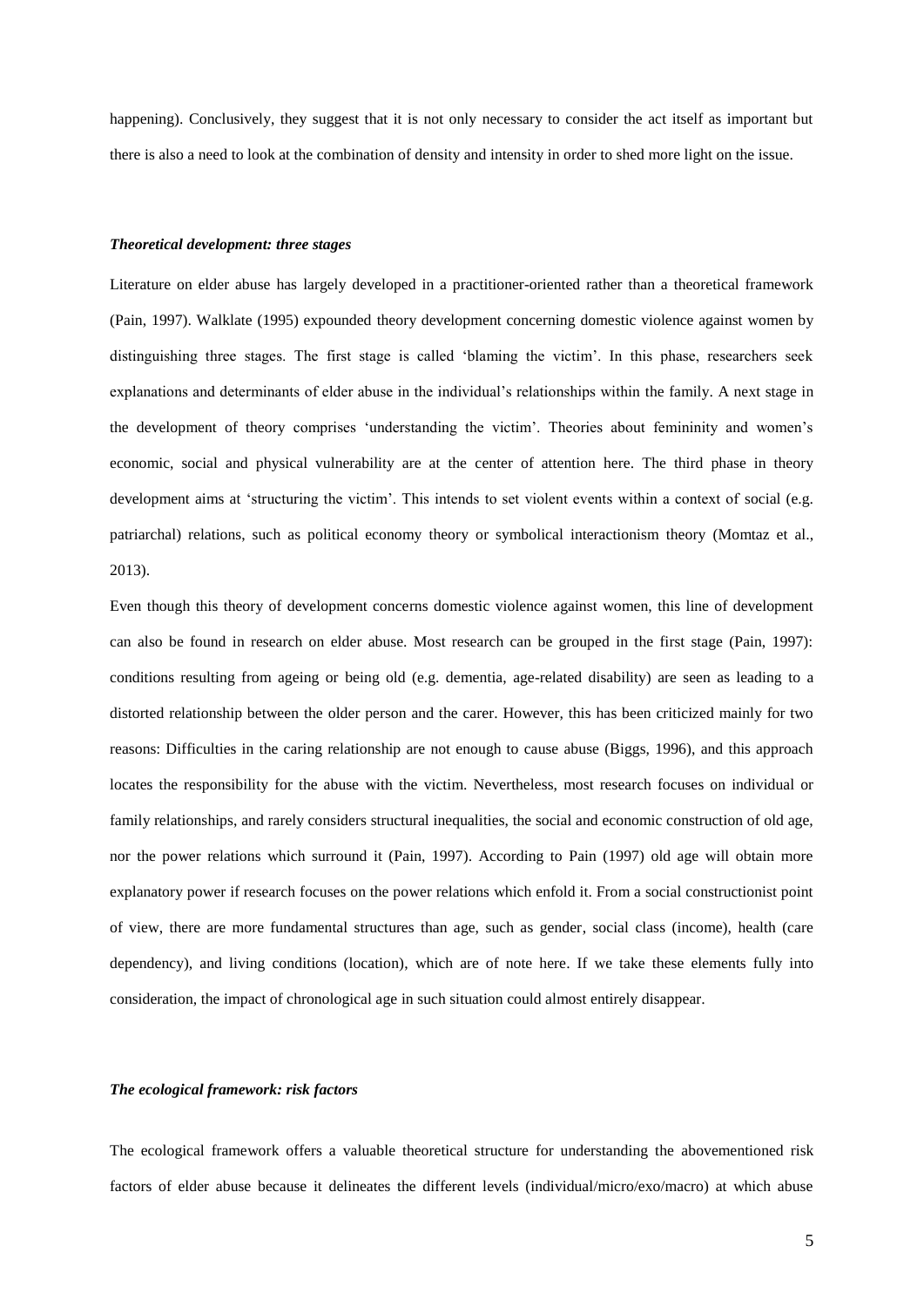occurs (Sethi et al., 2011). Originally, it was developed by Bronfenbrenner (1979) for research on human development, but it has since been widely adopted in other disciplines to understand and describe the context in which a phenomenon occurs or as a framework for data analysis: e.g. in child abuse (e.g. Belsky, 1980), intimate partner violence (Akhter & Wilson, 2015; Weeks & Leblanc, 2011), violence against women (Heise, 1998) as well as in research on elder abuse (Schiamberg & Gans, 2000; Sethi et al., 2011; Von Heydrich, Schiamberg & Chee, 2012; WHO, 2010). The ecological framework employs a multi-dimensional and multi-faceted view of interpersonal violence. It examines violence as the outcome of the interaction between individual, relational, community-level and societal factors (WHO, 2002).

Risk factors for elder abuse at the *individual* level comprise physical health, functional limitations and care dependency (Johannesen & LoGiudice, 2013; Roberto Teaster & Duke, 2004), cognitive impairment and psychological problems (Johannesen & LoGiudice, 2013; Von Heydrich, Schiamberg & Chee, 2012) and personality traits including coping capacity (Comijs, Jonker, van Tilburg & Smit, 1999; Johannesen & LoGiudice, 2013). These factors might increase the likelihood of becoming a victim of elder abuse by shaping the person's response to certain stressors from the meso-, exo-, or macro-systems (Heise, 1998).

The other levels refer to contextual influences beyond individual characteristics. Hence, the second level comprises *personal relationships*, such as those with close family, friends and intimate partners. It involves social support (Dong & Simon, 2008; Johannesen & LoGiudice, 2013), social isolation and loneliness (Dong, Beck & Simon, 2009; Garre-Olmo et al., 2009; Von Heydrich, Schiamberg & Chee, 2012), which can influence elder abuse. Further, factors addressed at this second level also concern characteristics of the household, such as poverty and household income (Johannesen & LoGiudice, 2013; Sev'er, 2009) and cohabitation (Buri, Daly, Hartz & Jogerst, 2006; Johannesen & LoGiudice, 2013).

The third level concerning *community* includes exo-contexts in which social relationships occur, such as neighborhoods or social organizations. For example, low participation in social associations or low neighborhood involvement can be risk factors for elder abuse (Sethi et al., 2011)..

Finally, *societal* or macro-level factors can also influence the occurrence of elder abuse. These societal factors include the broad set of cultural values as well as different economic and social policies in different countries, which might create or maintain cultural values. For example, there could be certain cultural norms that approve of violence as acceptable in resolving conflicts (Sethi et al., 2011; WHO, 2002). Examples of macro-level factors are lack of universal health-care, low educational opportunities, type of pensions, low income security, no affordable housing, country inequality and negative attitudes towards ageing (Fraga et al., 2014; Sev'er, 2009).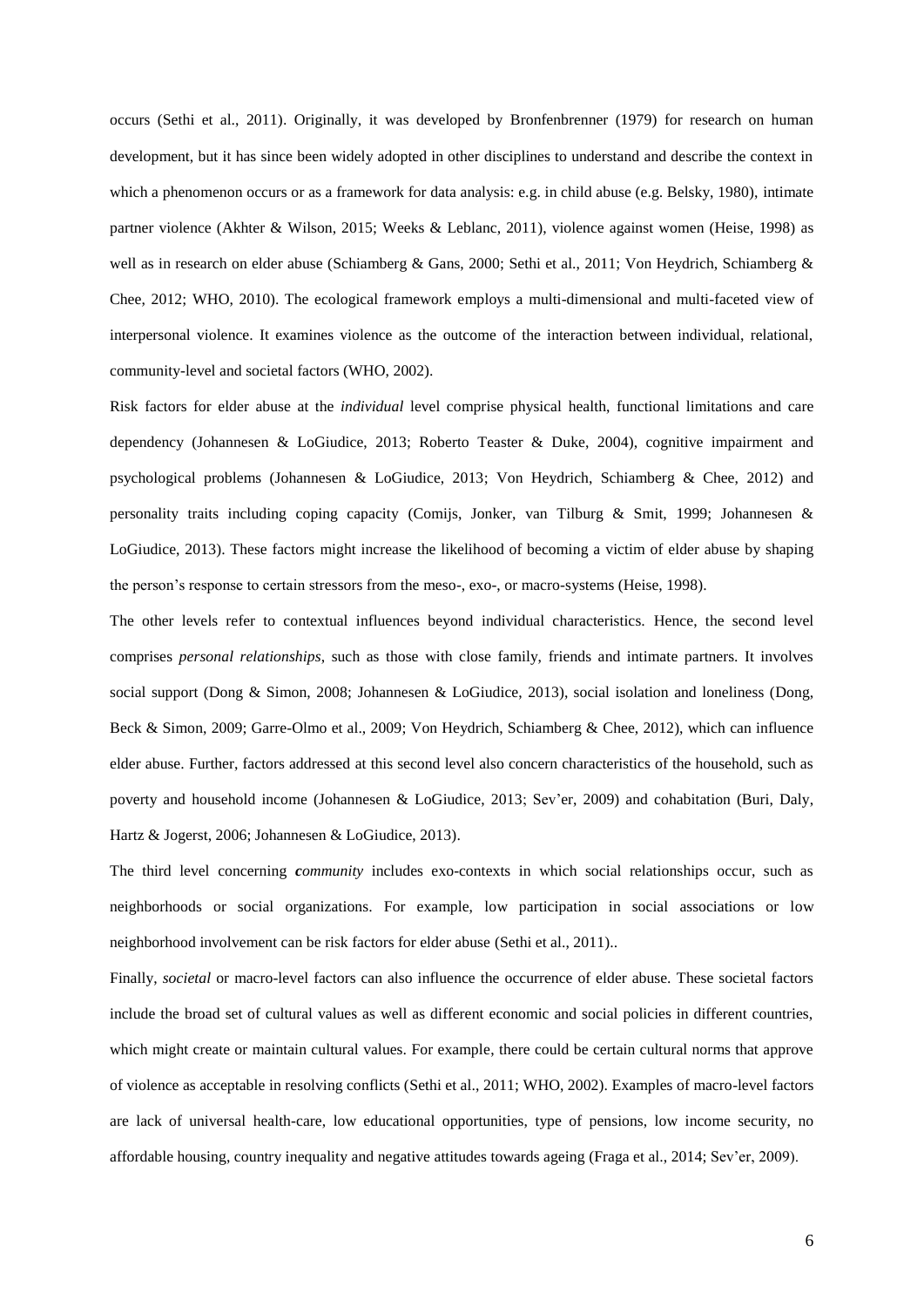Theories of elder abuse have tended to emphasize individual explanations for abuse, violence and neglect. For example: sons mistreat their older parents because of substance dependence or psychopathology such as mental disorders (Sev'er, 2009). A more comprehensive understanding of gendered abuse may require recognizing the impact of factors on multiple levels (Heise, 1998). However, little extensive attention has been paid in research to integrating several components at a number of different levels.

#### *Research questions*

The social problem of violence and abuse against older women exists throughout Europe but in general we know very little about it. There have been very few prevalence studies that focus on older women's abuse. Consequently, there is a vital need for reliable research about prevalence and risk factors of domestic violence and abuse against older women. The research questions addressed by the study reported in this paper are:

- 1. In relation to the prevalence of domestic violence and abuse among older women: What is the prevalence rate of domestic violence and abuse when differentiating between different levels of severity of abuse?
- 2. In relation to the determinants becoming a victim or violence an abuse among older women: Which risk factors exist on the individual, on the relationships, the community and societal level? Which risk factors are most important in explaining the occurrence of elder abuse?

## **2. Data and method**

#### *Data collection*

This research reported here forms part of the Prevalence study of Abuse and Violence against Older Women (AVOW), which was funded by the EU's Daphne III program concerning violence against women and children and took place in five European countries. Due to the multi-cultural participation in the study different data collection methods were used which were appropriate for the national context. Three partner countries chose a postal survey (Belgium, Finland, and Portugal) and two selected a face-to-face survey (Belgium, Lithuania). In Austria a telephone survey was undertaken. In Belgium a combination of postal survey and face-to-face sampling strategy was used. Fieldwork was undertaken in all countries between March and July 2010.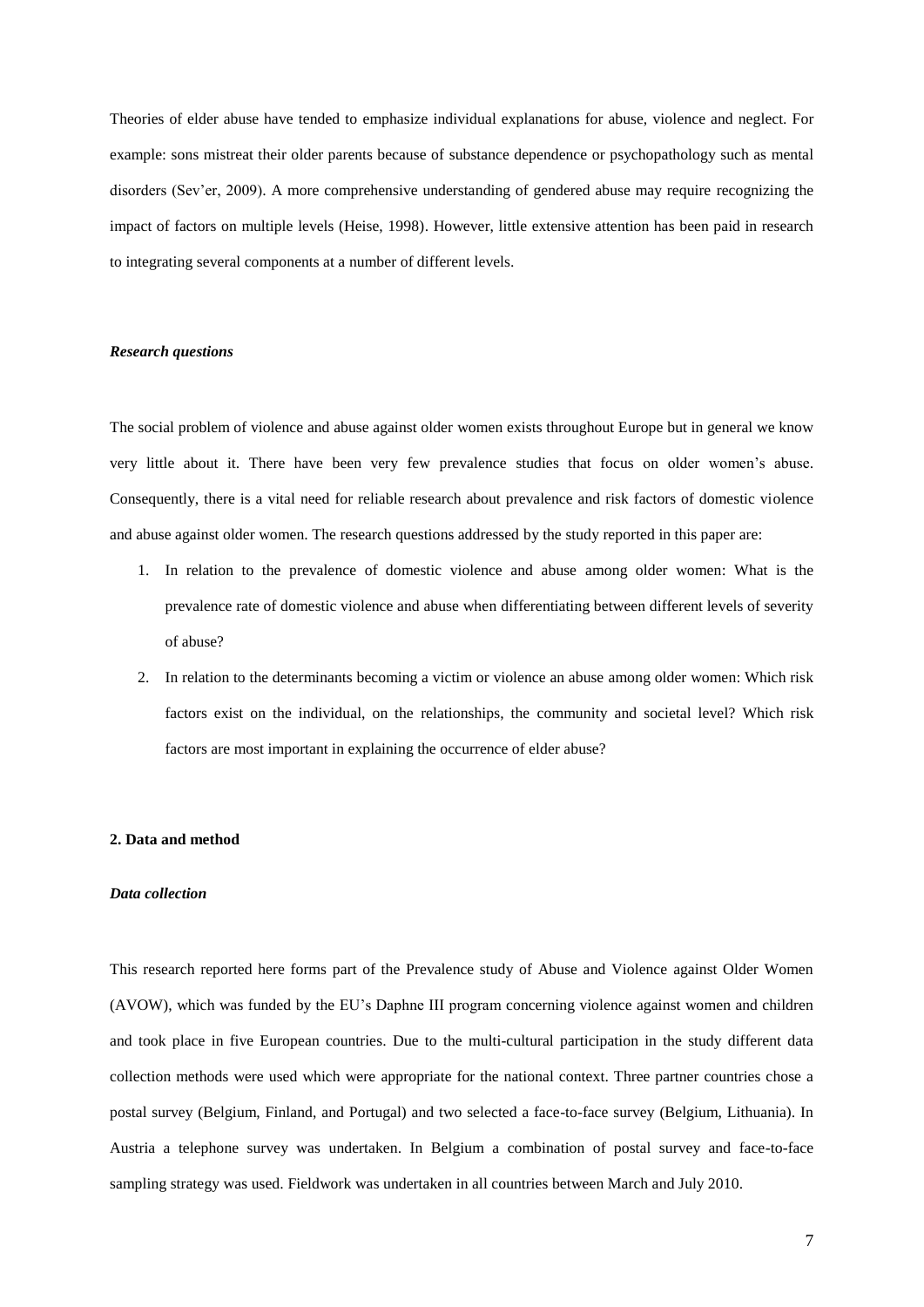The format and layout of the survey questionnaire was principally designed for a mail survey. A cover letter to be sent with the survey explained the purpose of the study and framed it within the context of a European research project. The survey instrument was developed in English and was forward translated to Dutch, French, Finnish, German, Lithuanian, Portuguese, and Russian, and back translated to check for accuracy. The draft questionnaire was piloted in the different national contexts, in individual face-to-face interviews  $(N=102)$ . The results of this standardized pilot test were used to amend and improve the survey instrument.

## *Participants*

The target population of the study was defined as women aged 60 years or older who were living in private households in the community. Due to the different national contexts, different sampling procedures were used. In Austria, Belgium, and Portugal random probability or stratified random sampling methods – either by community or age groups – from different registers (Telephone or Post Office Registers) were used. In Finland a simple random sampling strategy was put into practice on the basis of the Population Register. In Lithuania a multi-stage random sampling was applied (more information, please see Luoma et al., 2011).

In total 2,880 participants were surveyed or interviewed. The numbers of participants across the different countries were as follows: in Belgium N=436, in Lithuania N=515, in Austria N=593, in Portugal N=649, and in Finland N=687. Based on a conservative calculation, response rates varied from 21.2 % (postal survey in Belgium) to 49.1 % (telephone survey in Austria).

With respect to age, about half of the participants were aged between 60 and 69 years (47.8 %), one third (32.5 %) between 70 and 79 years old and about one fifth (19.7 %) were 80 years or older. The oldest respondent was 97 years old. Half (50.5 %) of all older women in the total sample were married, lived in a civil partnership, or co-habited with another person. About one third (31.8 %) were widowed and slightly over one third (38.2%) lived alone.

#### *Measurement of variables*

The dependent variable was elder abuse and involved six different forms of abuse: neglect, emotional, financial, physical, and sexual abuse; and violation of personal rights. Abuse was delineated as violence committed by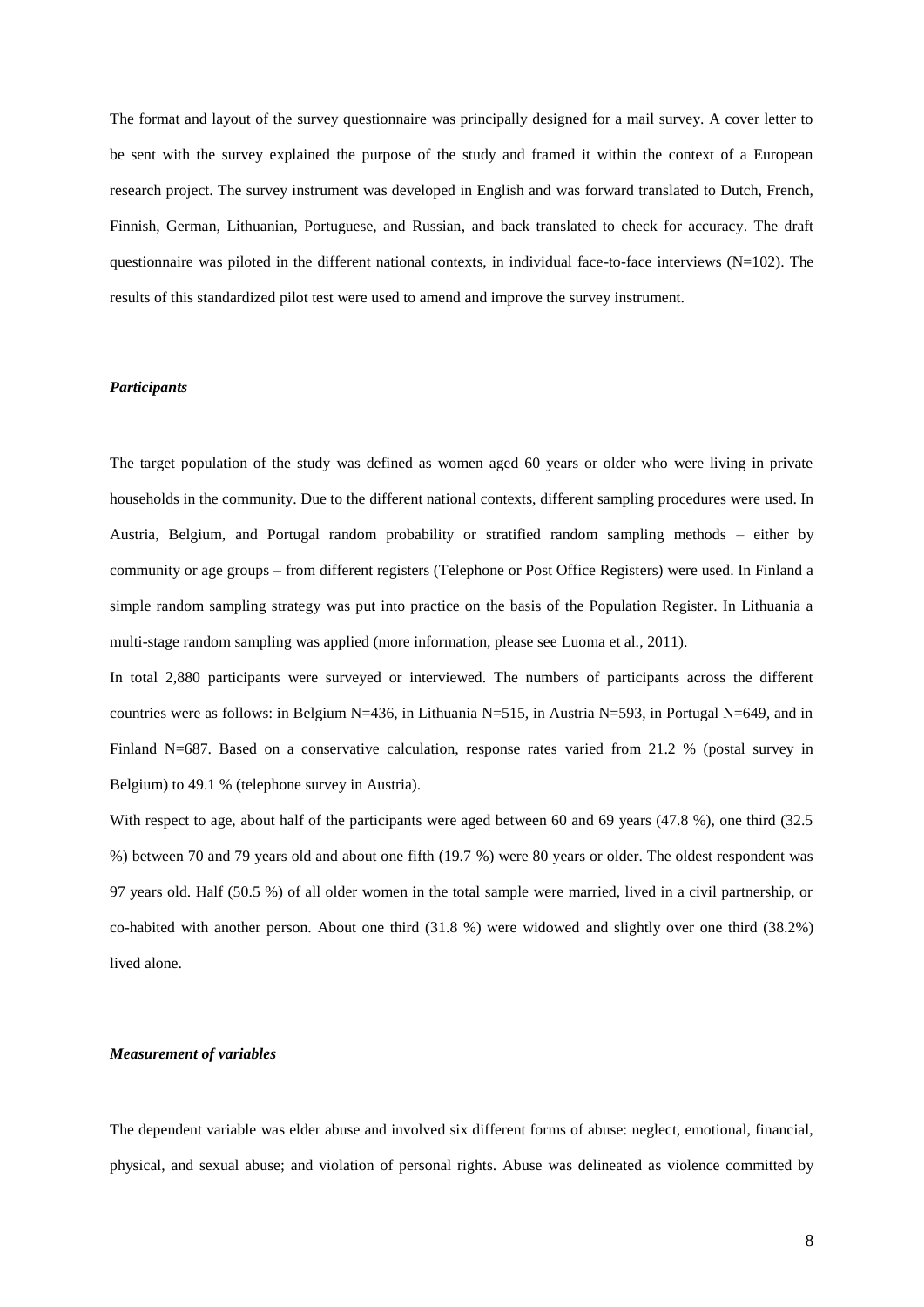someone who was close to the individual. The reference time used was the last 12 months. Each form of violence and abuse was operationalized by multiple indicators<sup>1</sup> representing different incidents, which were selected and adapted from the Conflict Tactics Scale 2 (CTS2) (Straus, 1996, 2007). Neglect and emotional abuse were measured by 9 items each, financial abuse, physical abuse, sexual abuse as well as the violation of rights by 4 items each. In methodological terms, each form of violence or abuse is a latent factor that is measured by a number of formative indicators.<sup>2</sup>

The answer format for each indicator was a four-point scale representing frequency categories (1=never, 2=1–6 times,  $3$ =once a month,  $4$ =weekly $3$ . Following this, a new variable "level of severity of elder abuse" was created (after Bennett & Kingston, 1993: 13). By combining the information about density and intensity, one can conceive of a typology with four quadrants that reflect four levels of violence and abuse: Level 1: Low density of abuse (i.e. single indicator) and occurred seldom (i.e. happened 1–6 times in the last year); Level 2a: High density of abuse (i.e. multiple indicators) but occurred seldom; Level 2b: Low density of abuse but occurred often; Level 3: High density of abuse and occurred often.

As discussed in the introduction, using an ecological framework, the independent variables can be framed within four different levels: individual, relationships, community and macro-social factors.

The individual risk factors included in the study analysis were:

- Socio-demographic determinants: three age groups 60-69, 70-79, 80 years or older. Based on previous analyses, marital status was recoded as married versus not married.
- Socio-economic indicators: educational level (years of completed education) and professional situation (full time employed, part-time employed, unemployed, fully retired).
- Subjective physical health and subjective mental health.
- Coping styles measured how individuals normally reacted in difficult or stressful situations (Carver, 1997: active coping (Cronbach's Alpha=.84), behavioral disengagement (i.e. "giving up or withdrawing effort to find a solution", Cronbach's Alpha=.77), using emotional support (Cronbach's Alpha=.82).

Risk factors on the level of relationships were:

1

Household size was measured as the number of people living in the same household.

<sup>1</sup> For instance the older women were asked if somebody close to her has "… insulted you or sworn at you / called you fat, ugly or other names / shouted or yelled at you? / destroyed something that belonged to you?" etc.

<sup>&</sup>lt;sup>2</sup> More information on research methodology, non-response and the measurement instrument can be found in De Donder et al., 2013 and Lang et al., 2014.

<sup>&</sup>lt;sup>3</sup> For items representing neglect the answer format/scale represents the frequency of refusals (1=never refused, 2=refused 1-6 times, 3=refused once, 4=refused weekly. For people without the need for help in everyday life an answer category was added (0=no, did not need help).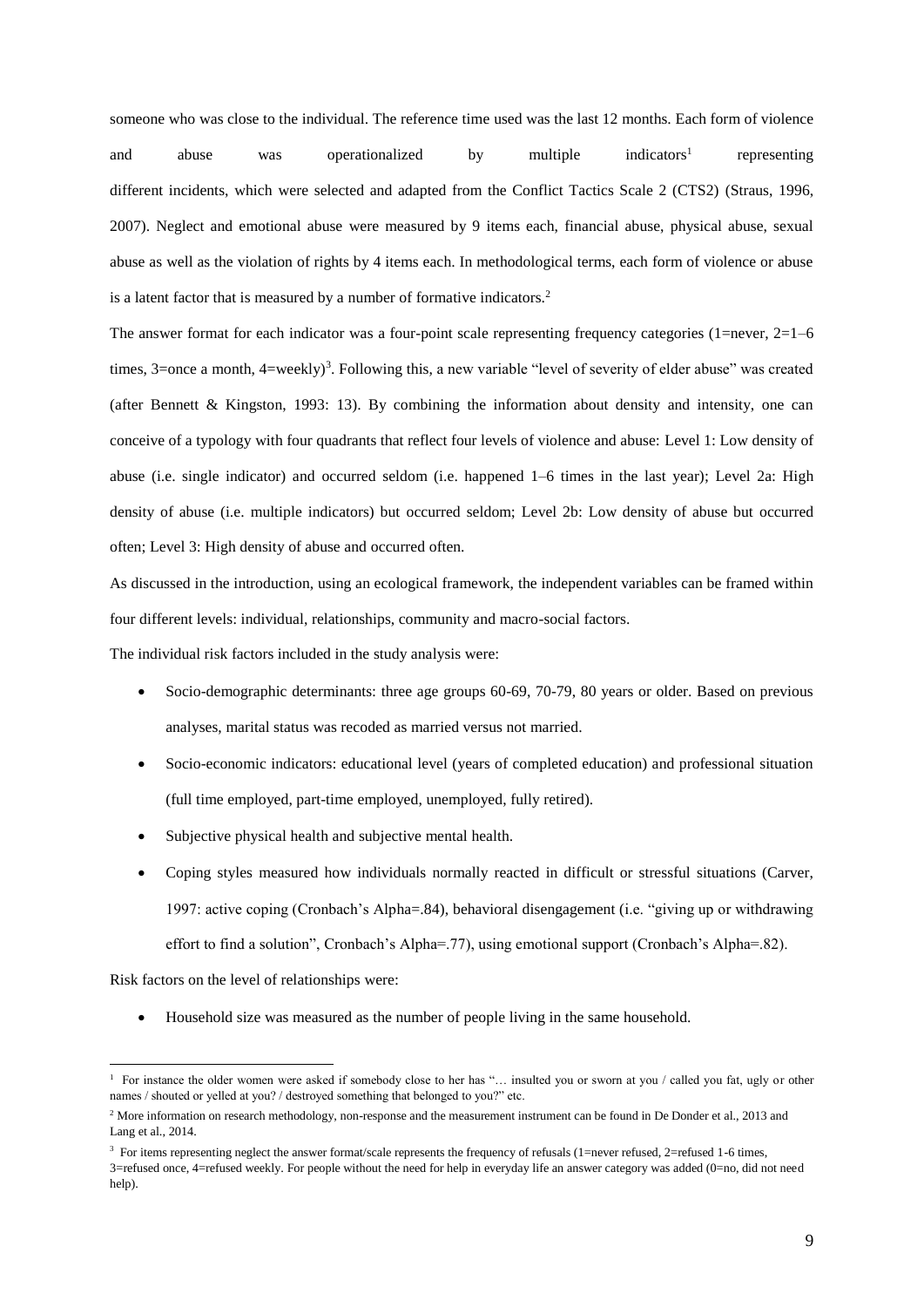- Household composition (cohabiting with partner, children, grandchildren, etc.),
- Managing with the household income (badly, averagely, easily).
- Elders Feelings of Unsafety scale (De Donder et al., 2010) (Cronbach's Alpha=.74).
- Short social loneliness scale (De Jong Gierveld & Van Tilburg, 2006) (Cronbach's Alpha=.84).

The risk factors at the community level were:

- Participation in social activities (e.g. charitable or other voluntary work, cultural activities or entertainments, studying, physical exercise or sport).
- Living area (urban vs. rural).

As macro-social 'country' factors we included:

- Country: Austria, Belgium, Finland, Portugal, Lithuania.
- Gross domestic product (GDP) in Euro per capita (http://epp.eurostat.ec.europa.eu).
- Risk of poverty (http://epp.eurostat.ec.europa.eu).
- Social protection expenditures expressed as the percent of the GDP invested in social benefits (http://epp.eurostat.ec.europa.eu).
- Lower education of older age: defined as the percentage of people aged 65 and older with a maximum lower secondary education (http://epp.eurostat.ec.europa.eu).
- Old age dependency ratio (http://epp.eurostat.ec.europa.eu).
- Population density as the number of inhabitants per  $km^2$  (http://epp.eurostat.ec.europa.eu).
- Gender equality index: The higher the score, the more gender equality (European Institute for Gender Equality, 2013).

For an overview of the macro country factors see table 1.

*<Table 1 around here>*

## *Design and analysis*

In order to answer the research questions several statistical techniques were used. First, chi-square test and Spearman correlations were used to evaluate the bivariate associations between abuse and risk factors. Second, collinearity diagnostics were assessed to reveal whether independent variables were correlated too strongly. We followed Bowerman & O'Connel (1990) who conclude that if the largest VIF is greater than 10 then there is cause for concern and if the average VIF is substantially greater than 1 then the regression may be biased (in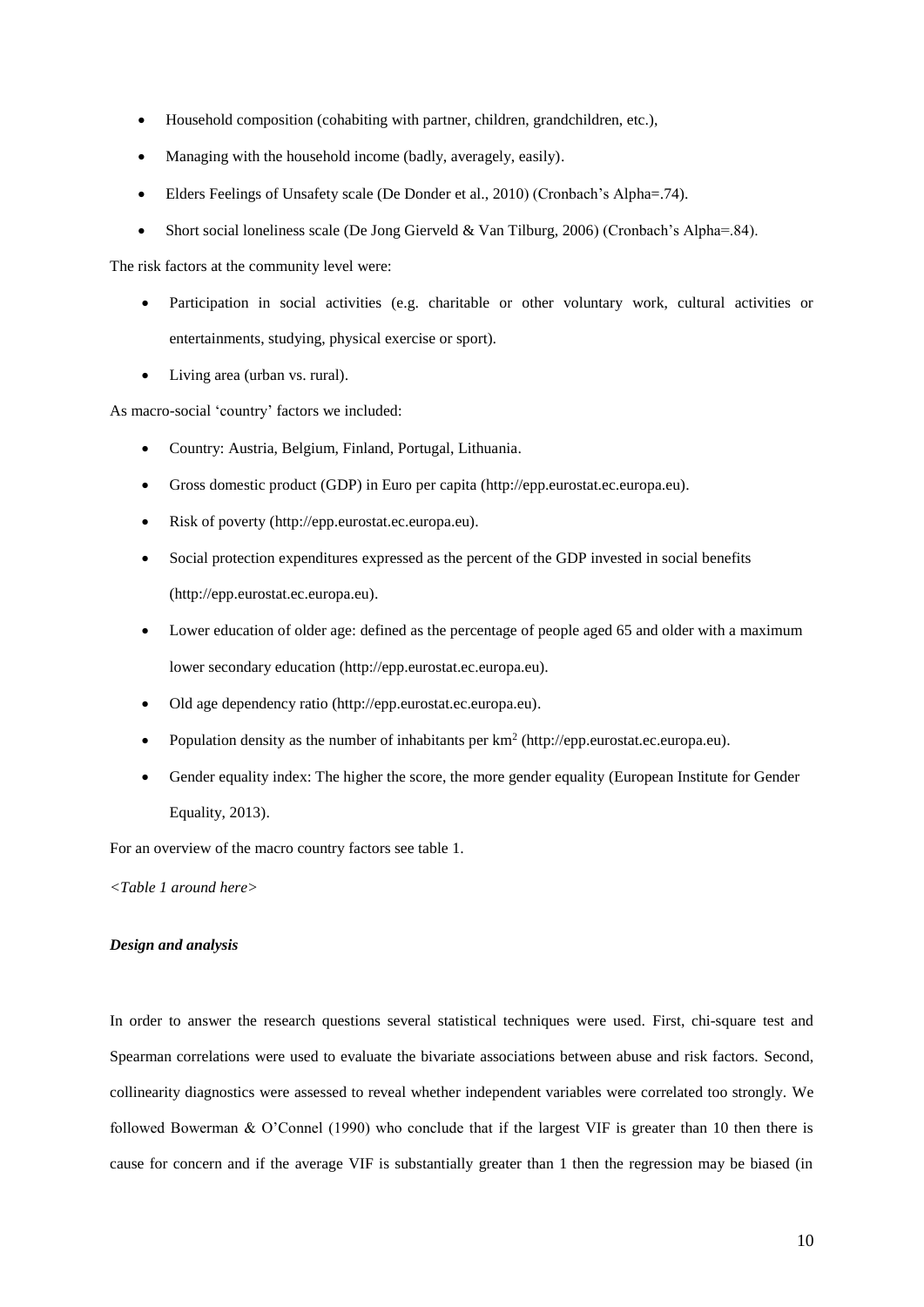Field, 2006). As a result, all variables with a multi-collinearity problem were omitted from the logistic regression analyses. Third, all remaining variables were included in a multi-nominal logistic regression to explore the role of the independent variables on the likelihood of experiencing level 1 abuse, level 2 abuse or level 3 abuse, using no abuse as a reference category (Field, 2006). The 'stepwise' method was used. As different methods of data collection could influence the results, the different type of data collection method was used as control variable. For the logistic regression, pseudo R2-statistics and odds ratios were reported (Field, 2006).

The characteristics of the country were not included in the logistic regression analysis as this is a higher-level unit. Multi-level modeling would take this into account, but as the number of higher-level units (5 countries) was below the suggested 50 (Hox, 1998), 30 (Richter, 2006) and even 10 (Nezlek, 2008), multilevel modeling was not possible. Consequently the correlations between severity abuse and the macro country factors were estimated using Spearman correlations. Statistical significance was set at  $p < 0.05$  for all analyses. All analysis procedures were performed using SPSS 22.

## **3. Results**

#### *Severity of abuse and violence against older women*

The results indicate that 30.1 % of older women had experienced at least one kind of violence and abuse in their own home in the last 12 months by someone who is close to them. Figure 1 presents the prevalence rates for the different levels of severity. The results indicate that 7.4 % of older women had experienced one single form of abuse, but rarely (level 1). 14.6 % reported several forms (indicators) of violence and abuse, but occurring seldom (level 2a). 1.5 % of respondents were often or very often exposed to one form of abuse (level 2b). The most vulnerable group of older women with the highest potential danger of abuse (several forms, each happening often) accounted for 6.5 % of older women (level 3).

*<Figure 1 around here>*

The next step in the analyses comprised assessing bivariate relations between the independent variables separately and the different levels of abuse using Spearman Correlations (table 2) and chi-square analysis (table 3). The results demonstrate that education, active coping, feeling unsafe, GDP per capita, risk of poverty, social protection expenditures of the country and cohabiting with grandchildren were not related with severity of abuse.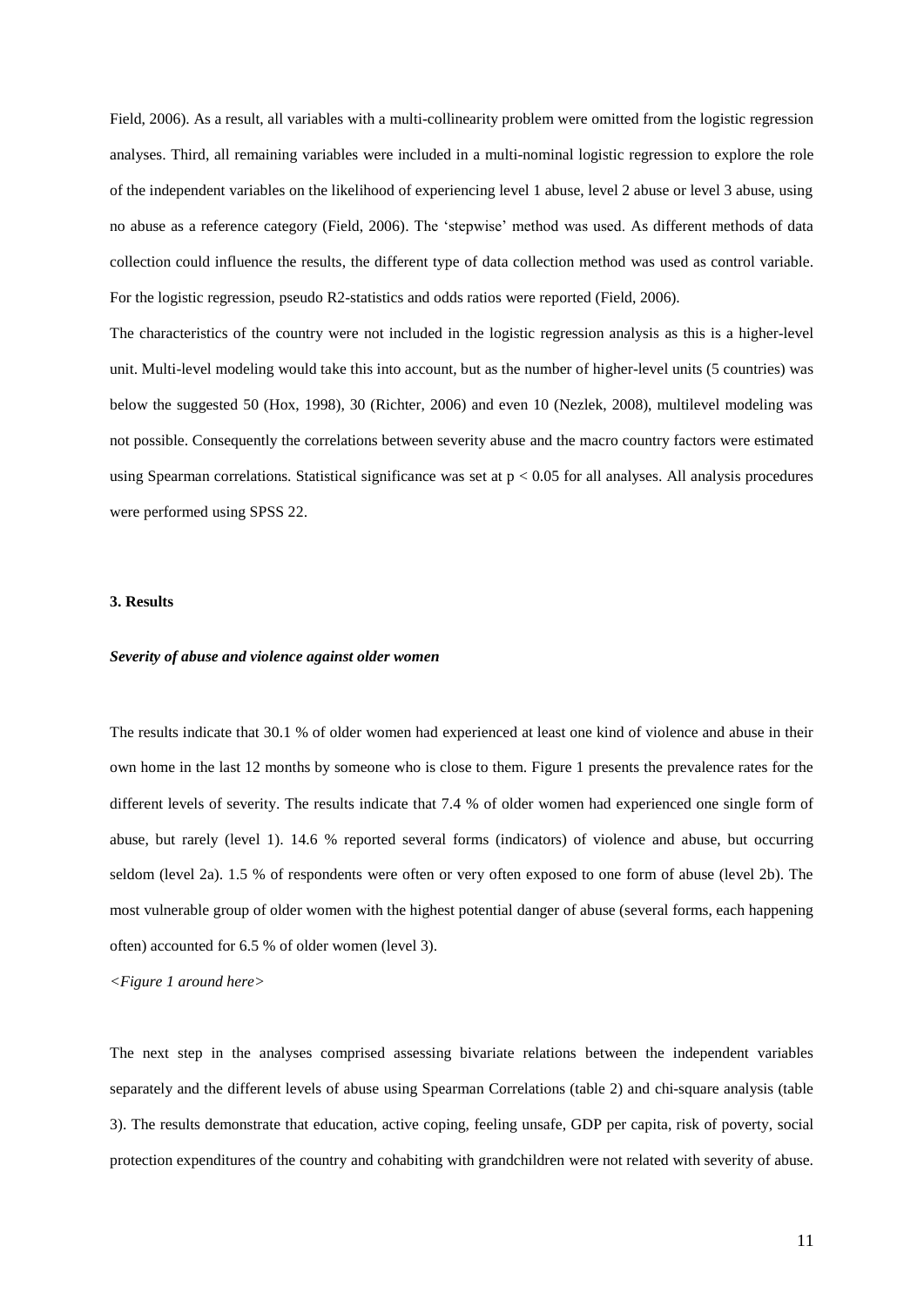Consequently, we did not incorporate them in the subsequent multi-nominal logistic regression. Furthermore, VIF and tolerance statistics indicated some problems with multi-collinearity. Cohabiting with a partner showed unacceptable tolerance levels and VIF-values. Consequently, this variable was excluded from further analyses. *<Table 2 around here>*

*<Table 3 around here>*

#### *Risk factors of abuse and violence against older women*

The multi-nominal logistic regression generated three important analyses and associated findings. Table 4 presents the comparisons of level 1 abuse versus not abused, level 2 abuse versus not abused, and level 3 abuse versus not abused.

*<Table 4 around here>*

## **Level 1 Abuse versus not Abused**

Column 1 (Level 1 versus not abused) demonstrates mainly non-significant results, suggesting that older women who reported one item of abuse occurring infrequently (Level 1) did not differ greatly from older women who were not abused at all. Only household size generated significant differences, indicating that older women who had larger household sizes had smaller odds of experiencing elder abuse than older women with smaller household sizes.

### **Level 2 Abuse versus not Abused**

Considering the Level 2 severity of abuse, several significant results appeared. Older women aged 60 to 69 years had three times higher odds of experiencing Level 2 abuse than experiencing no abuse, in comparison with the oldest age groups. A similar finding was demonstrated for older women aged 70 to 79 years, albeit that the odds ratio was somewhat lower than the odds ratio of the youngest age group. Next, older women who were married had a higher risk of experiencing Level 2 abuse than experiencing no abuse in comparison with older women who were not married, signifying that married older women had a higher risk of experiencing Level 2 abuse. Health status was also important as older women with poor reported mental health had more risk of experiencing Level 2 abuse than experiencing no abuse. Furthermore, the results indicated that older women who more frequently adopted the coping mechanism of behavioral disengagement (giving-up) were more likely to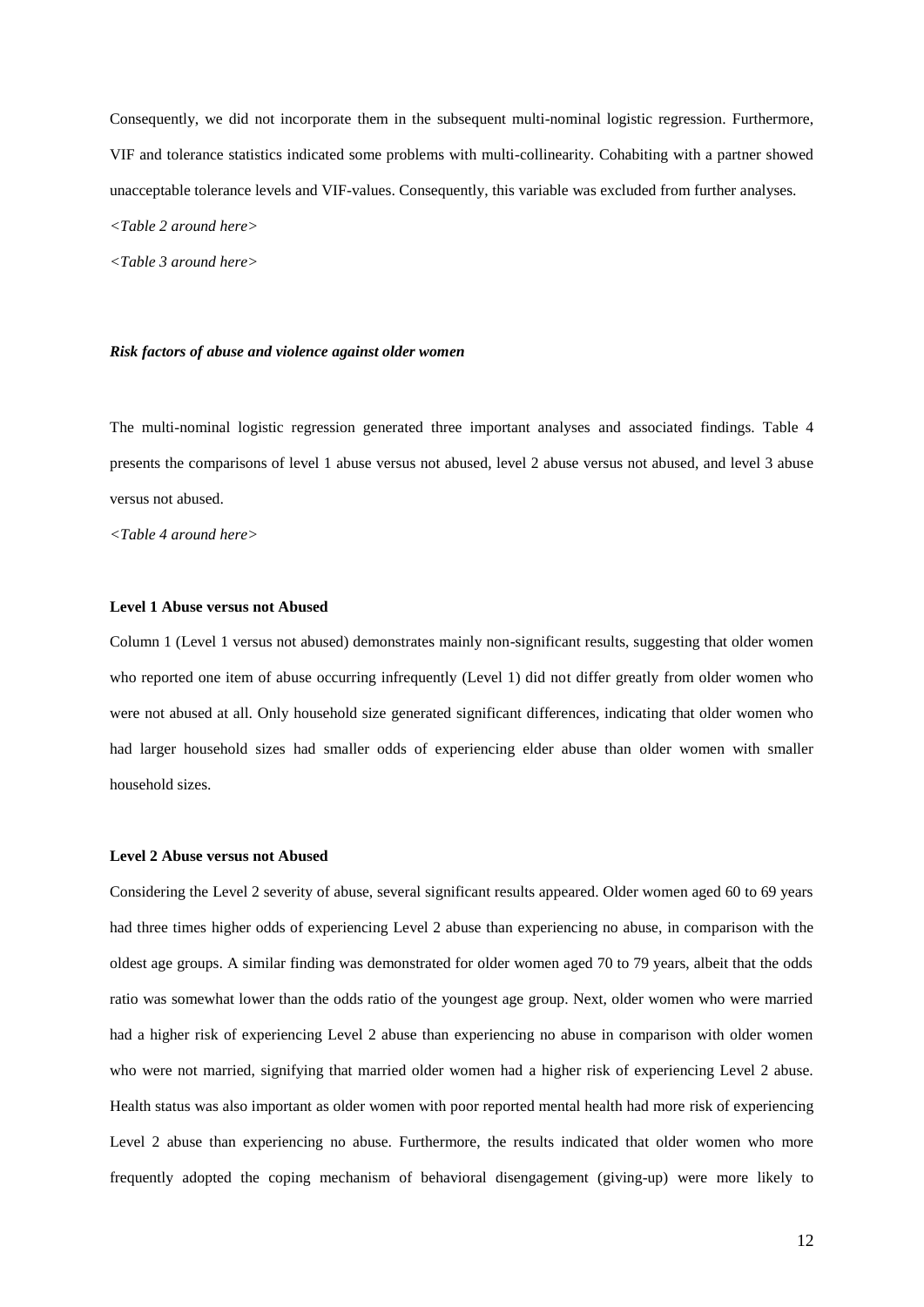experience Level 2 abuse. Finally, loneliness presented significant positive relationships with Level 2 abuse. Feeling lonely was associated with greater odds of experiencing Level 2 abuse. Finally, there were significant differences between countries and level 2 abuse. Austria, Belgium, Finland and Portugal had significant higher odds of experiencing level 2 abuse than Lithuania. In Belgium and Portugal, older people were 3 times as likely to experience level 2 abuse, compared to Lithuania.

### **Level 3 Abuse versus not Abused**

A third component in the multi-nominal logistic regression examined the odds of experiencing Level 3 severity abuse versus not being abused. Similar to the analysis to predict the likelihood of Level 2 abuse occurring, older women who were married, reported poor mental health, more often adopted behavioral disengagement or felt lonely were more likely to experience Level 3 abuse. However, the odds were stronger than measured for the previous analysis at Level 2. For example, in relation to loneliness, the predicted odds of 1.83 suggest that older women who felt lonely almost were almost twice more likely to experience the most severe level of abuse than to experience no abuse.

Additionally, older women who experienced poor physical health had higher odds of being classified in the group with Level 3 abuse than in the group with no abuse. Further, household income was also strongly associated with Level 3 abuse. The odds ratio suggest that people who struggled to get around with their household income were 2.5 times as likely to experience level 3 abuse than no abuse, in comparison with older women who easily managed with their income. Finally, also country was positively related with level 3 abuse, with significant odds for Belgium and Portugal.

When all variables were taken together in the logistic regression, several variables were no longer significantly associated with severity of abuse: seeking emotional support as a coping mechanism, urbanization rate and participating in social activities.

## *Country-level factors*

As we found a significant relationship between country and severity of abuse, we performed additional Spearman correlations to investigate the relationship between 7 country-level factors and severity of abuse (table 5). Four country-level factors were significantly related with severity abuse, albeit weakly. Higher levels of abuse of older women were significantly related with a lower education level of older people in a country, a higher old age dependency ratio, higher gender inequality and higher population density of a country. Socio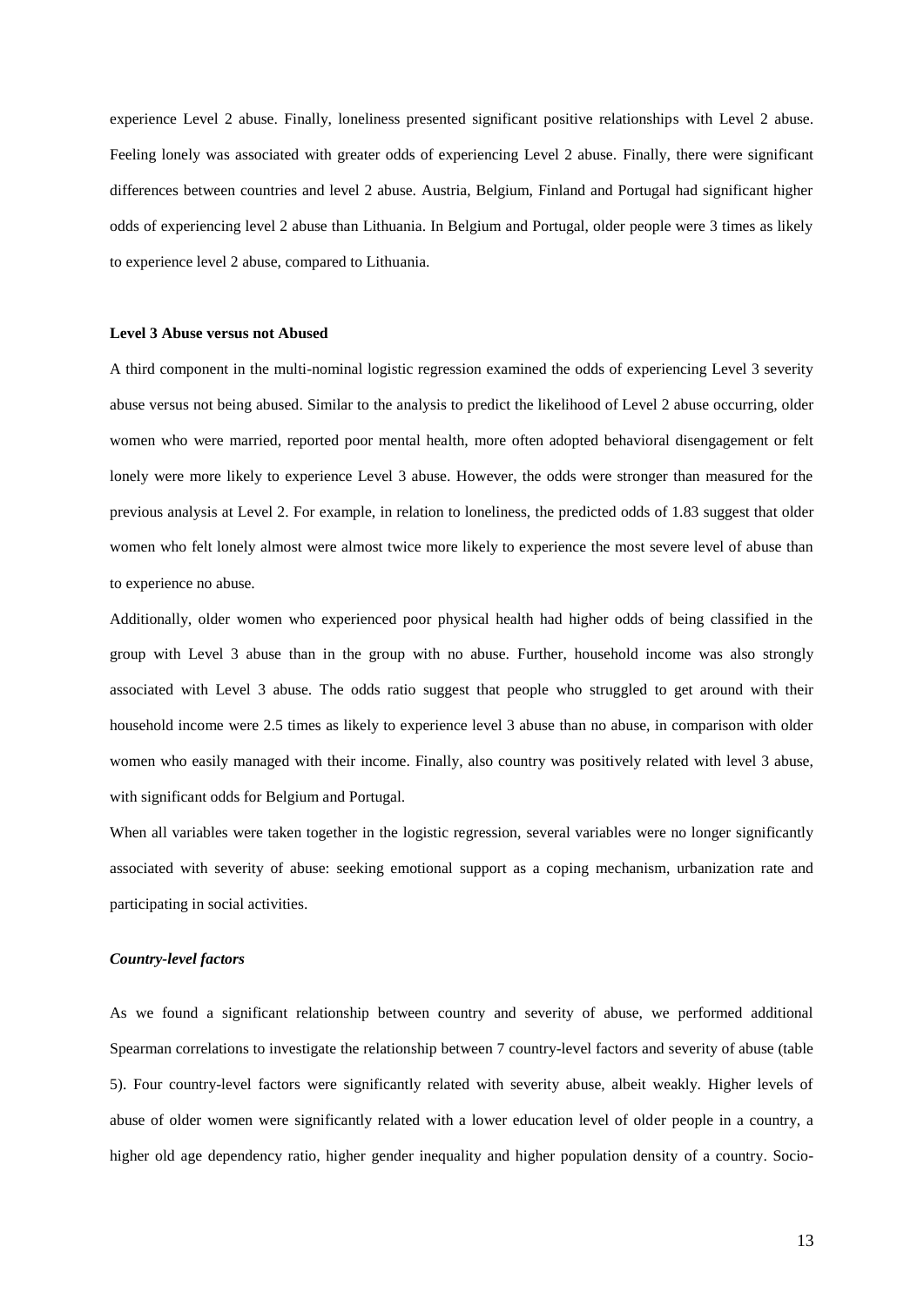economic parameters such as GDP per capita, risk of poverty and social protection expenditures were not significantly related.

## **4. Conclusion and discussion**

This article presents the results of the prevalence study on the Abuse and Violence against Older Women (AVOW) study with a specific focus on risk factors. The AVOW research, developed in five European countries – Austria, Belgium, Finland, Lithuania and Portugal – obtained information about the prevalence of abuse of women aged 60 years and over living in private households, and its association with variables on the individual, relational, community and macro level. This research has contributed to resolving the lack of up-to-date, reliable information on the prevalence of elder abuse. Furthermore, since literature has demonstrated that gender plays a significant role in the occurrence of elder abuse, the AVOW-study specifically focuses on abuse of older women.

The research provided information on two main topics: the severity of elder abuse and risk factors. First, the prevalence rate of elder abuse among women across all 5 European countries is 30.1 %. About half (16.1 %) of these abused women reported experiencing intermediate severity levels of abuse and violence. 6.5 % older women experience the most severe level of abuse. Compared with earlier studies (reviewed in De Donder et al., 2011) this prevalence rate is rather high because it is based on a broad concept of elder abuse including several different forms. Nevertheless these rates are in line with recent research on elder abuse among men and women in Europe (Fraga et al., 2014) and Korea (Jang & Park, 2012) and in line with the review by Alhabib et al. (2010) on 134 studies on the prevalence of domestic violence against women aged 18 to 65 years. Devries et al. (2013) found that global prevalence of (physical and/or sexual) intimate partner violence against women aged 15 and over in 2010 was 30.0%.

A second main research interest concerned *risk factors* for elder abuse. Which older women are most likely to be victims of abuse and violence and are most at risk? The data revealed that there were factors at all four levels which were significantly associated with higher severity of abuse on a bivariate level: individual level (age, marital status, education, occupational status, health status and coping styles), level of relationships (household income, cohabiting with partner, adult children, and living alone, household size, loneliness), community level (urbanization rate, participating in social activities) and macro-level (low educational level of older age, older age dependency ratio, gender equality, population density).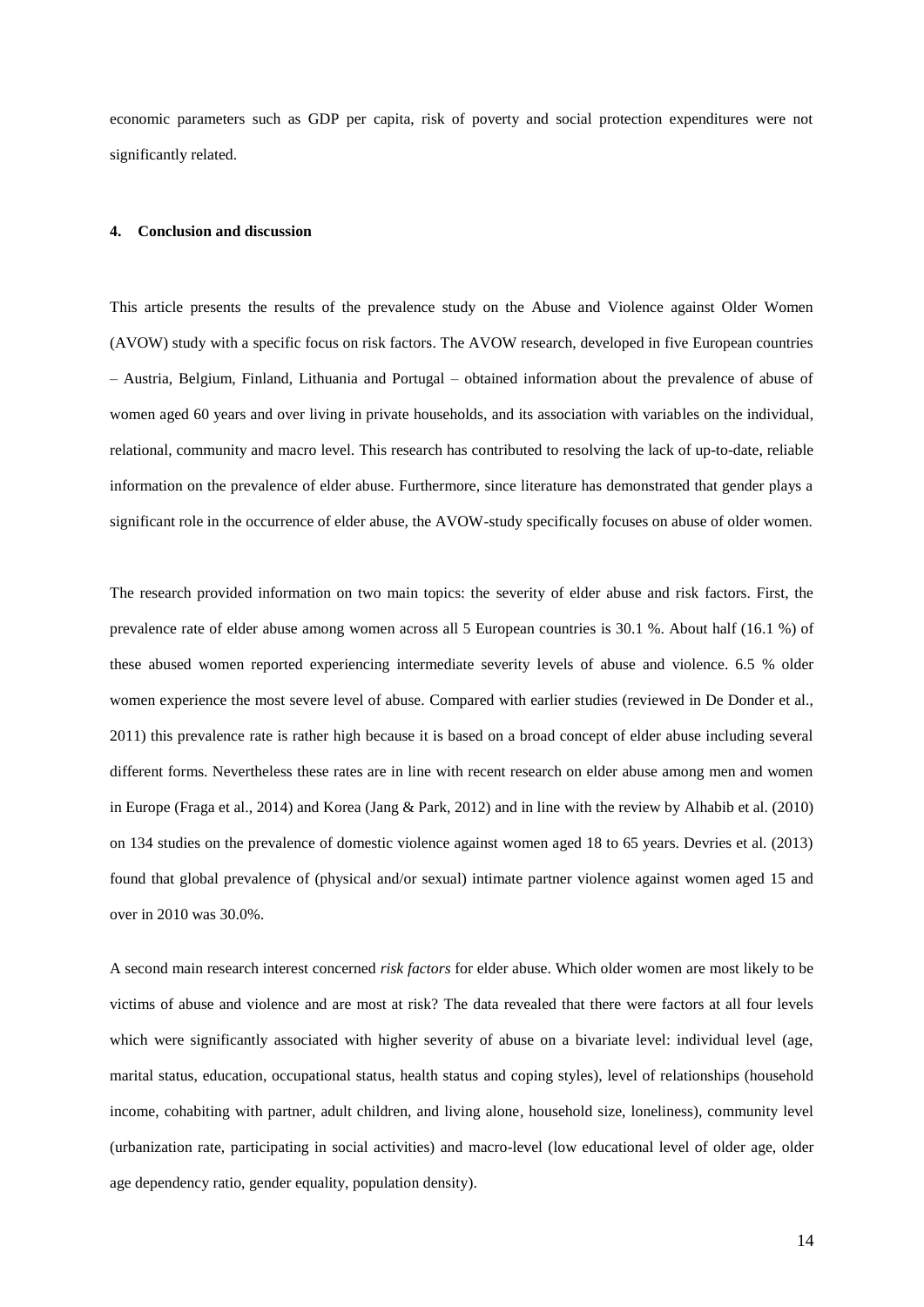Further statistical analyses of these variables were undertaken through logistic regressions in order to assess their potential as risk factors of the likelihood of severity of abuse. Older women who reported one indicator of abuse occurring infrequently (Level 1) barely differed from older women who were not abused at all, on the variables we have examined. Next, the younger old (60-69y); married women; women with poor mental health; who adopt a behavioral disengagement to solve problems; and lonely people had a greater risk to be abused (level 2). Contrary to most literature (e.g. Garre-Olmo et al., 2009; O'Keeffe et al., 2007) experience of abuse decreases with age. *The youngest older women (60-69y)* had a higher risk of experiencing level 2 abuse than no abuse, in comparison with the oldest-old.

Furthermore, it was established that married women, with poor physical and mental health status, who adopt a behavioral disengagement coping strategy, lonely women, and who manage poorly with their household income had a higher risk of being most severely abused (level 3) than of not being abused.

These results could support the hypothesis that structural inequalities (such as for example, income) increase the risk of abuse among older women (Pain, 1997). Likewise, findings relating to poor mental health and behavioral disengagement could be interpreted as experience of low levels of power. Empowering older women to a more active way of coping, could have potential benefits in terms of reduced likelihood of abuse and violence occurring.

Our findings should be considered in light of the following limitations, each of which raises questions to be addressed in future analyses. First, a methodological limitation is the cross-sectional design of the study, in which a clear causal relation is not always apparent. There is clearly a significant association between several risk factors and the severity of abuse, although these results are limited because a causal direction of the relationship can only be hypothesized in a cross-sectional study. Longitudinal studies could provide more elaborate evidence on the matter of causality, although in light of this sensitive topic such longitudinal studies are very difficult to undertake.

Second, although using the ecological model is advantageous because it directs attention to different levels of risk factors that contribute to violence against older women, it is difficult to test every level very extensively. For example, this article explores only a very brief number of risk factors on the community level. Research is needed that serves to assess which community factors might increase vulnerability to abuse such as social support from neighbors, relatives or legal support (Akhter & Wilson, 2015; Sethi et al., 2011). Third, this article has investigated risk factors at different levels of severity. However, future research could examine the different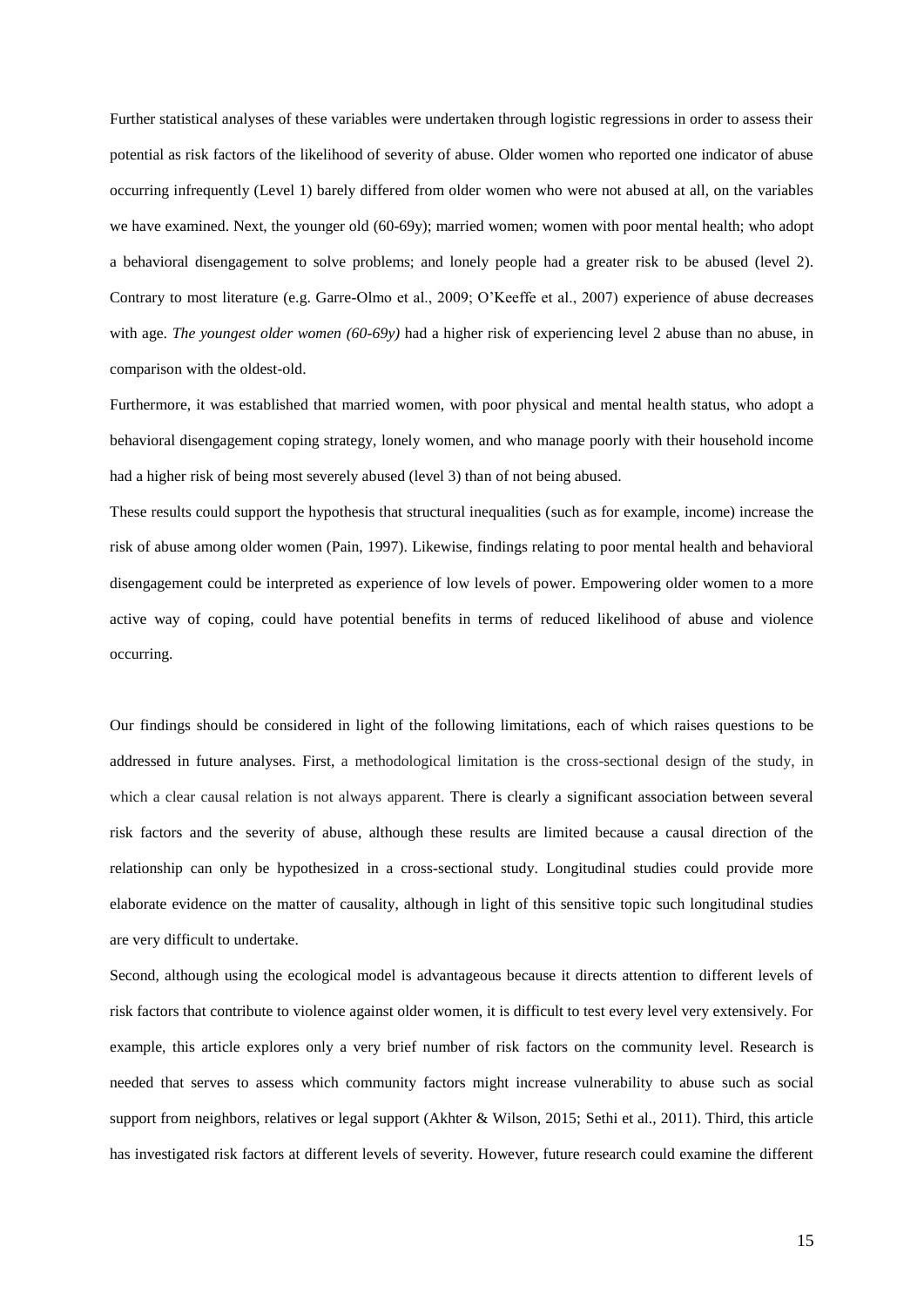constellations of risk factors for the different types of abuse (Jackson & Hafemeister, 2011) among older women. Are there different risk factors that operate for neglect, emotional abuse or physical abuse?

In the light of the results a number of practical and policy recommendations can be deduced. First, an assessment of the risk factors for abuse of older women does not mean that older women have an implicit obligation to alter these risk factors, or that otherwise they hold the responsibility for elder abuse. It is helpful to understand which older women have a higher risk, so a pro-active detection and possible intervention becomes possible. Second, help and supportive services need to consider the different levels of severity of abuse that exist. The related risk factors for these levels of severity point to the need for different kinds of intervention. The development of case management approaches by differentiating measures and interventions could help to meet the needs and expectations of victims. Third, the results of the AVOW study highlight that older women with self-reported poor mental health and who reported feelings of loneliness were often more vulnerable to severe levels of violence and abuse. Actions promoting active ageing and combating social exclusion and isolation of older women could strengthen the social surroundings of the person at risk and lessen associated risk factors. One type of prevention program, for instance, aims to train older people to serve as visitors to potential victims (Sethi et al. 2010). This could also serve to increase a preventive detection of elder abuse.

In conclusion, this article has established evidence that an in-depth understanding of abuse against older women needs differentiation between the different levels of severity. In that sense, different risk factors may or may not contribute to vulnerability to abuse, when different levels of abuse are taken into account. Hence, research, policies and intervention strategies should be developed and devised that consider these complicated and multiple layers of the phenomenon, in order to find appropriate solutions to this complex social and public health problem.

## *References*

Action on Elder Abuse. (1995). *Action on Elder Abuse's definition of elder abuse.* London: Action on Elder Abuse. Bulletin, May/June.

Akhter, R., & Wilson, J.K. (2015). Using an ecological framework to understand men's reasons for spousal abuse: An investigation of the Bangladesh Demographic and Health Survey 2007. *Journal of Family Violence, DOI: 10.1007/s10896-015-9741-7.*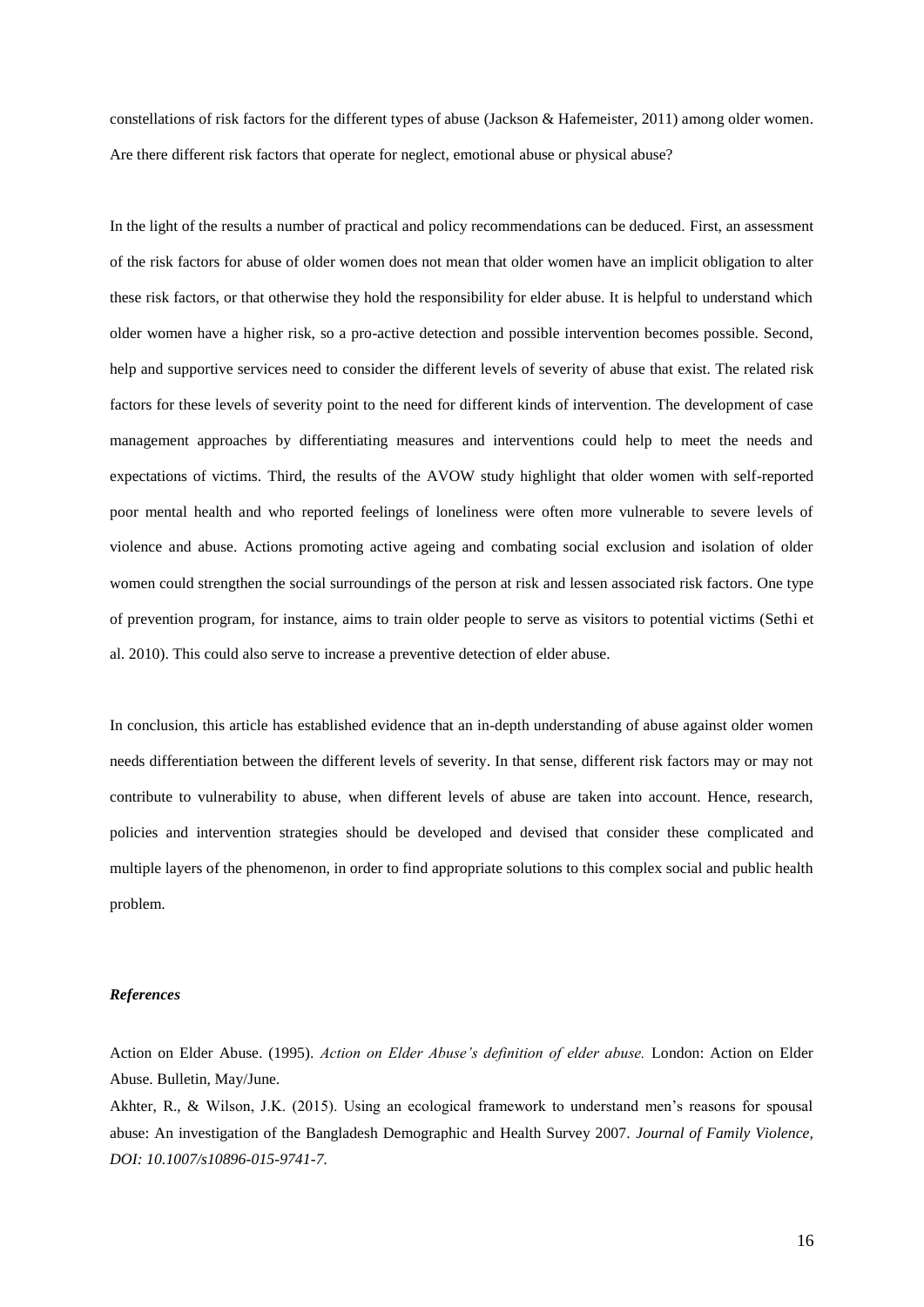Alhabib, S., Nur, U., & Jones, R. (2010). Domestic violence against women: Systematic review of prevalence studies. *Journal of Family Violence, 25,* 369-382.

Ansara, D.L., & Hindin, M.J. (2010). Exploring gender differences in the patterns of intimate partner violence in Canada: a latent class approach. *Journal Epidemiol Community Health*, *64*, 849-854.

Belsky, J. (1980). Child maltreatment: An ecological integration. *American Psychologist, 35*, 320-335.

Bennett, G., & Kingston, P. (1993). *Elder abuse: concepts, theories and interventions.* London: Chapman and Hall.

Biggs, S. (1996). A Family Concern: Elder Abuse in British Social Policy. *Critical Social Policy, 47*(16), 63-88.

Bronfenbrenner, U. (1979). *The ecology of human development: experiments by nature and design*. Cambridge, Massachusetts and London: Harvard University Press.

Brownell P. (2014). Neglect, abuse and violence against older women: Definitions and research frameworks. *South Eastern European Journal of Public Health, DOI 10.12908/SEEJPH-2014-03* 

Buri, H., Daly, J.M., Hartz , A.J., & Jogerst, G.J. (2006). Factors associated with self-reported elder mistreatment in Iowa's frailest elders. *Research on Aging, 28,* 562-581.

Carayanni, V., Stylianopoulou, C., Koulierakis, G., Babatsikou, F., & Koutis, C. (2012). Sex differences in depression among older adults: are older women more vulnerable than men in social risk factors? The case of open care centers for older people in Greece. *European Journal Of Ageing*, *9*(2), 177-186.

Carver, C. S. (1997). You want to measure coping but your protocol's too long: consider the Brief COPE. *International Journal of Behavioral Medicine, 1*, 92–100.

Collins, K.A. (2006). Elder maltreatment. A review. *Archives of Pathology & Laboratory Medicine, 130,* 1290- 1296.

Comijs, H.C., Jonker, C., van Tilburg, W., & Smit, J.H. (1999). Hostility and coping capacity as risk factors of elder mistreatment. *Social Psychiatry and Psychiatric Epidemiology*, *34*, 48-52.

De Donder, L., Luoma, M.L., Penhale, B., Lang, G., Santos, A.J., Tamutiene, I., et al. (2011). European map of prevalence rates of elder abuse and its impact for future research. *European Journal of Ageing, 8,* 129-143.

De Donder, L. (2010). *Phd-dissertation: Feelings of Unsafety in Later Life.* Brussel: VUBPRESS.

De Donder, L., Lang, G., Penhale, B., Ferreira-Alves, J., Tamutiene, I., Verté, D., & Luoma, M.L. (2013). Item non-response when measuring elder abuse: influence of methodological choices. *European Journal of Public Health,* 23, 1021-1026.

De Jong Gierveld, J., & Van Tilburg, T. (2006). A 6-Item Scale for Overall, Emotional, and Social Loneliness. Confirmatory Tests on Survey Data. *Reasearch on aging. 28*, 582-598.

Devries, K.M., Mak, J.Y.T., Garcia-Moreno, C, Petzold, M., Child, J.C., Falder, G. et al., (2013). The global prevalence of intimate partner violence against women. *Science, 340*, 1527-1528.

Dong, X.Q., Beck, T., & Simon, M.A. (2009). Loneliness and Mistreatment of Older Chinese Women: Does Social Support Matter? *Journal Of Women & Aging*, *21*, 293-302.

Dong, X.Q., & Simon, M.A. (2008). Is greater social support a protective factor against elder mistreatment. *Gerontology, 54,* 381-388.

Eisikovits, Z., Winterstein, T., & Lowenstein, A. (2004)*. The national survey on elder abuse and neglect in Israel.* Haifa: The Center for Research and Study on Ageing (National Insurance Institute).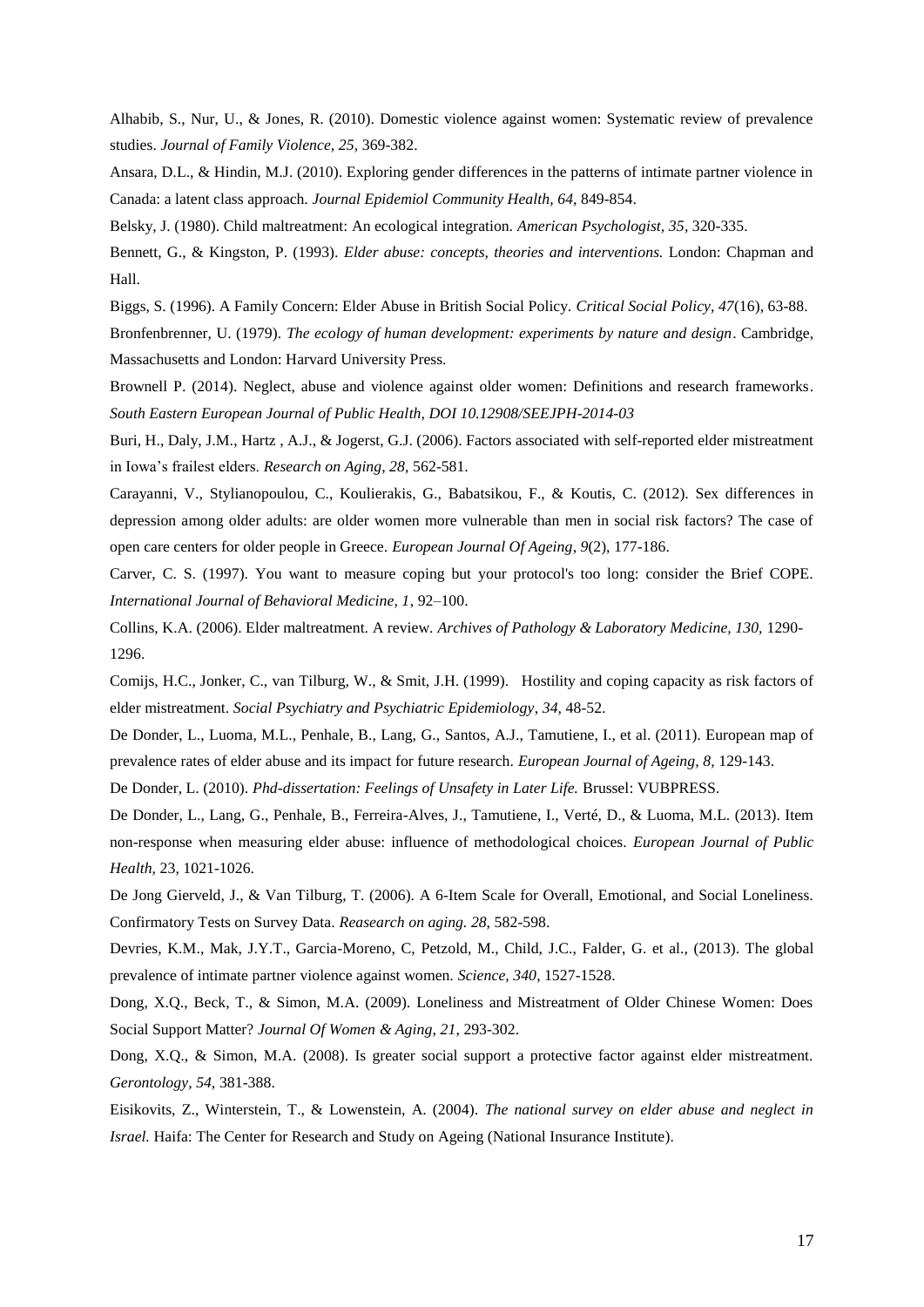Etman, A., Burdorf, A., Van der Cammen, T.J.M., Mackenbach, J.P., & Van Lenthe, F.J. (2012). Sociodemographic determinants of worsening in frailty among community-dwelling older people in 11 European countries. *Journal of Epidemiology & Community Health, 66(12),* 1116-1122.

Eurostat (2014). *Main scenario - Population on 1st January by age and sex [proj\_13npms].* Accessed 8 August 2014 on http://appsso.eurostat.ec.europa.eu/nui/show.do?dataset=proj\_13npms&lang=en

Field, A. (2006). *Discovering statistics using SPSS*. London: Sage Publications.

Fraga, S., Lindert, J., Barros, H., Torres-Gonzale, F., Ioannidi-Kapolou, E., Melchiorre, M.G. et al. (2014). Elder abuse and socio-economic inequalities: A multilevel study in 7 European countries. *Preventive Medicine, 61,* 42- 47.

Freel, R., & Robinson, E. (2004). Experience of Domestic Violence in Northern Ireland: Findings from the 2001 Northern Ireland Crime Survey *Research & Statistical Bulletin 1/2004*. Belfast: Northern Ireland Office, Statistics and Research Agency.

Freel, R., & Robinson, E. (2005). Experience of Domestic Violence in Northern Ireland: Findings from the 2003/04 Northern Ireland Crime Survey *Research and Statistical Bulletin 5/2005* (pp. 13). Belfast: Northern Ireland Office, Statistics and Research Branch.

Garre-Olmo, J., Plana-Pujol, X., López-Pousa, S., Juvinya, D., Vila, A., & Vilalta-Franch, J. (2009). Prevalence and risk factors of suspected elder abuse subtypes in people aged 75 and older. *Journal of the American Geriatrics Society*, *57,* 815-822.

Görgen, T., Herbst, S., Kotlenga, S., Nägele, B., & Rabold, S. (2009). *Crime experiences and experiences of violence in the lives of older people. Summary of major events of a study on risk of older and dependent people*. [In German] Berlin: Federal Ministry for Family Affairs, Senior Citizens, Women and Youth.

Heap, J., Lennartsson, C., & Thorslund, M. (2013). Coexisting disadvantages across the adult age span: A comparison of older and younger age groups in the Swedish welfare state. *International Journal Social Welfare*, *22*, 130-140.

Heise, L. (1998). Violence against women. An Integrated, ecological framework. *Center for health and gender equity, 4*(3), 262-290.

Hörl, J., & Spannring, R. (2001). Violence against the elderly. [In German] In Federal Ministry of Social Affairs, Generations and Consumer Protection (eds.), *Report on abuse in Austria.* (pp. 305-344). Vienna: BMSG.

Hox, J. J. (1998). Multilevel modeling: When and why. In I. Balderjahn, R. Mathar, & M. Schader (Eds.), *Classification, data analysis and data highways* (pp. 147-154). New York: Springer.

Ibrahim, R., Abolfathi Momtaz, Y., & Hamid, T.A. (2013). Social isolation in older Malaysians: prevalence and risk factors. *Psychogeriatrics*, *13*(2), 71-79.

Iecovich, E. (2005). Elder abuse and neglect in Israel: a comparison between the general elderly population and elderly new immigrants*. National Council on Family Relations, 54*, 436-447.

Jang, M.H., & Park, C.G. (2012). Risk factors influencing probability and severity of elder abuse in communitydwelling older adults: applying zero-inflated binomial modeling of abuse count data. *Journal of Korean Academy of Nursing, 42(6),* 819-832.

Johannesen, M., & LoGiudice, D. (2013). Elder abuse: a systematic review of risk factors in communitydwelling elders. *Age and Ageing*, *42*, 292–298.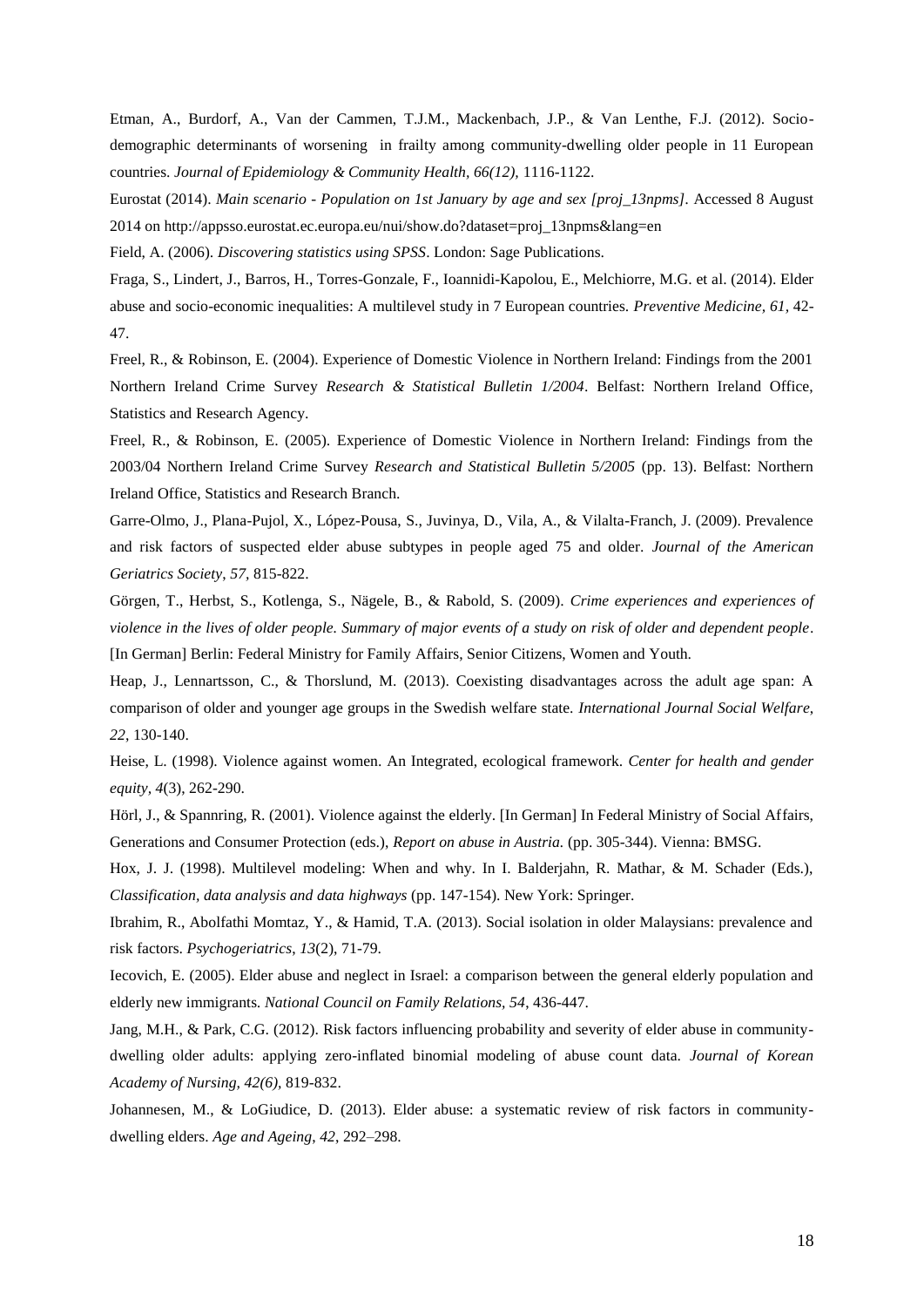Jönson, H., & Åkerström, M. (2004). Neglect of Elderly Womenin Feminist Studies of Violence - A Case of Ageism? *Journal of Elder Abuse & Neglect, 16*(1), 47-63.

Kim, J., Richardson, V., Park, B., & Park, M. (2013). A Multilevel Perspective on Gender Differences in the Relationship Between Poverty Status and Depression Among Older Adults in the United States. *Journal Of Women & Aging*, *25*(3), 207-226.

Lang, G., De Donder, L., Penhale, B., Ferreira-Alvest, J., Tamutiene, I., Luoma, M.L. (2014). Measuring Older Adults' Abuse: Evaluation of Formative Indicators to Promote Brevity. Educational Gerontology, published online, DOI**:**10.1080/03601277.2013.857892

Lindert J, Luna J, Torres-Gonzalez F, Barros H, Kapolou E, Quattrini S, et al. (2011). Study design, sampling and assessment methods of the European study 'abuse of the elderly in the European region'. European Journal of Public Health. Published online, doi: 10.1093/eurpub/ckr079

Luoma, M.L., Koivusilta, M., Lang, G., Enzenhofer, E., de Donder, L., Verté, D., et al. (2011). *Prevalence study of abuse and violence against older women: results of a multi-national survey conducted in Austria, Belgium, Finland, Lithuania, and Portugal.* Accessed 1 July 2011 on [www.thl.fi/AVOW](http://www.thl.fi/AVOW)

Nerenberg, L (2002) *Perspective on gender and elder abuse: a review of the literature.* National Committee for the Prevention of Elder Abuse. Accessed 19 September 2011 on www.ncea.aoa.gov/ncearoot/.../finalgenderissuesinelderabuse030924.pdf

Nezlek, J. B. (2008). An introduction to multilevel modeling for Social and Personality Psychology. *Social and Personality Psychology Compass, 2, 842-860.*

Ogg, J. (2005). Social exclusion and insecurity among older Europeans: the influence of welfare regimes. *Ageing and Society*, *25*(01), 69-90.

O'Keeffe, M., Hills, A., Doyle, M., McCreadie, C., Scholes, S., Constantine, R., et al. (2007). *UK study of abuse and neglect of older people. Prevalence survey report.* London: King's College London and National Centre for Social Research.

Pain, R. (1997). Theorising age in criminology: the case of home abuse. The British Criminology Conferences: Selected proceedings. Volume 2.

Richter, T. (2006). What is wrong with ANOVA and multiple regression? Analyzing sentence reading times with hierarchical linear models. *Discourse Processes, 41,* 221-250.

Robert, K.A., Teaster, P.B., & Duke, J.O. (2004): Older Women Who Experience Mistreatment: Circumstances and Outcomes, *Journal of Women & Aging, 16*, 3-16.

Schiamberg, L.B & Gans, D. (2000). Elder abuse by adult children: An applied ecological framework for understanding contextual risk factors and the intergenerational character of quality of life. *Journal of Aging and Human Development*, vol. 50 (4); 329-359.

Sethi, D., Mitis, F., and Racioppi, F. (2010). *Preventing Injuries in Europe: From International Collaboration to Local Implementation.* Copenhagen: WHO Regional Office for Europe.

Sethi, D., Wood, S., Mitis, F., et al. (2011). *European Report on Preventing Elder Maltreatment*. Rome: World Health Organization.

Sev'er, A. (2009). More than Wife Abuse that has Gone Old: Violence Against The Aged. *Journal of Comparative Family Studies, 40*(2), 279-292.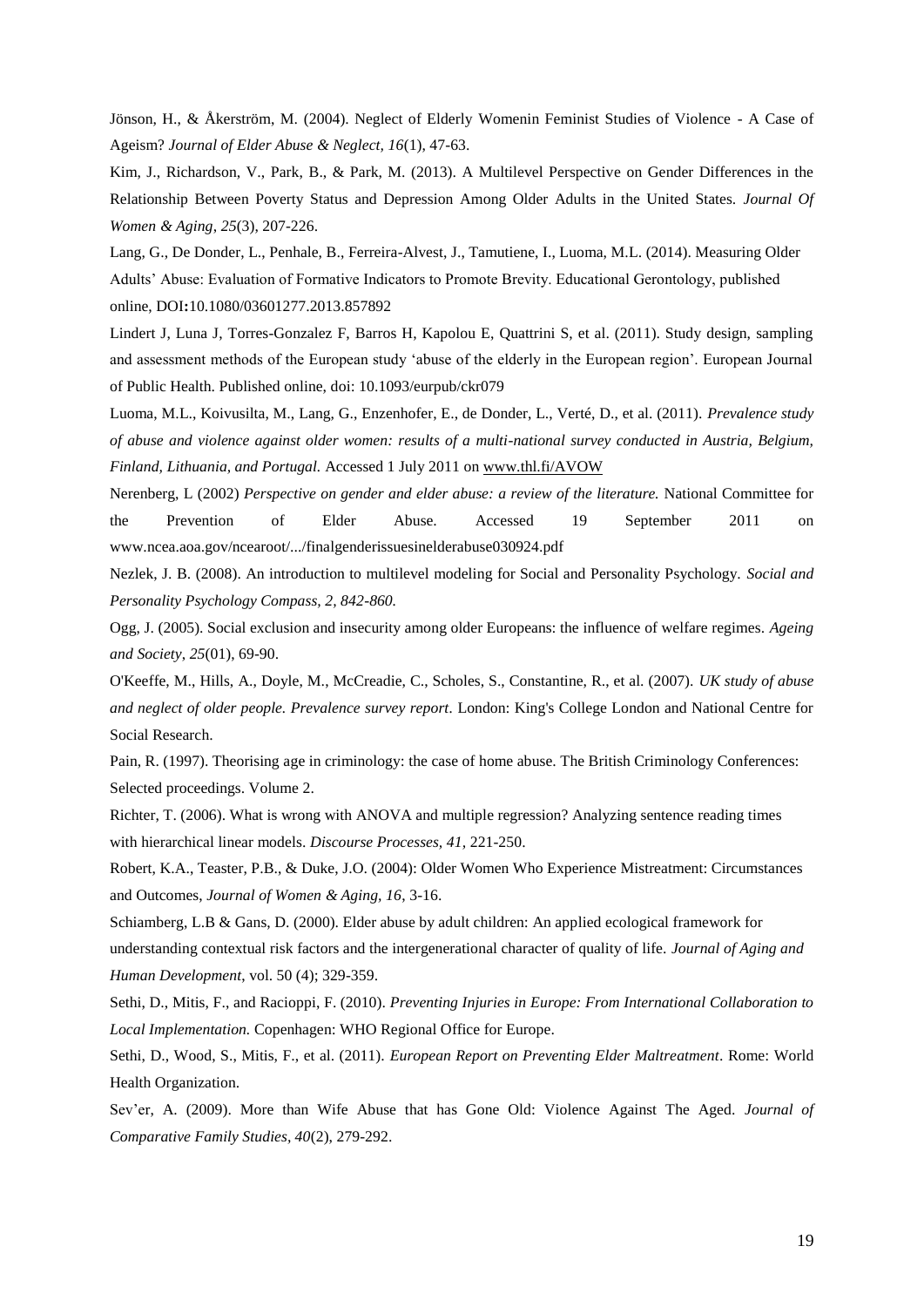Straus, M. A. (1996). The revised conflict tactics scales (CTS2). Development and preliminary psychometric data. *Journal of FAmily Issues, 17*(3), 283-316.

Straus, M. A. (2007). Conflict Tactics Scales. In N. A. Jackson (Ed.), *Encyclopedia of Domestic Violence* (pp. 190-197). New York: Routledge.

Straus, M.A. (2007). Conflict Tactics Scales. in N.A. Jackson (Ed.), *Encyclopedia of Domestic Violence*. New York: Routledge.

Tews, H. P. (1993). Neue und alte Aspekte des Strukturwandels des Alters. In G. Naegele & H. P. Tews (Eds.), *Lebenslagen im Strukturwandel des Alters. Alternde Gesellschaft - Folgen für die Politik* (pp. 15-42). Opladen: Westdeutscher Verlag.

Von Heydrich, L., Schiamberg, L.B., & Chee, G. (2012). Social-relational risk factors for predicting elder physical abuse: an ecological bi-focal model. *International Journal of Aging and Human Development, 75,* 71- 94.

Walklate, S. (1995). *Gender and Crime.* Englewood Cliffs, NJ: Prentice Hall.

Weeks, L.E., & LeBlanc, K. (2011). An Ecological Synthesis of Research on Older Women's Experiences of Intimate Partner Violence. *Journal of Women & Aging*, 23, 283–304.

WHO. (2002). *The Toronto declaration on the global prevention of elder abuse.* Geneva: WHO.

WHO. (2010). *Violence prevention: the evidence*. Geneva: WHO. Accessed 9 May 2011 on http://www.who.int/violence\_injury\_prevention/violence/4th\_milestones\_meeting/publications/en/index.html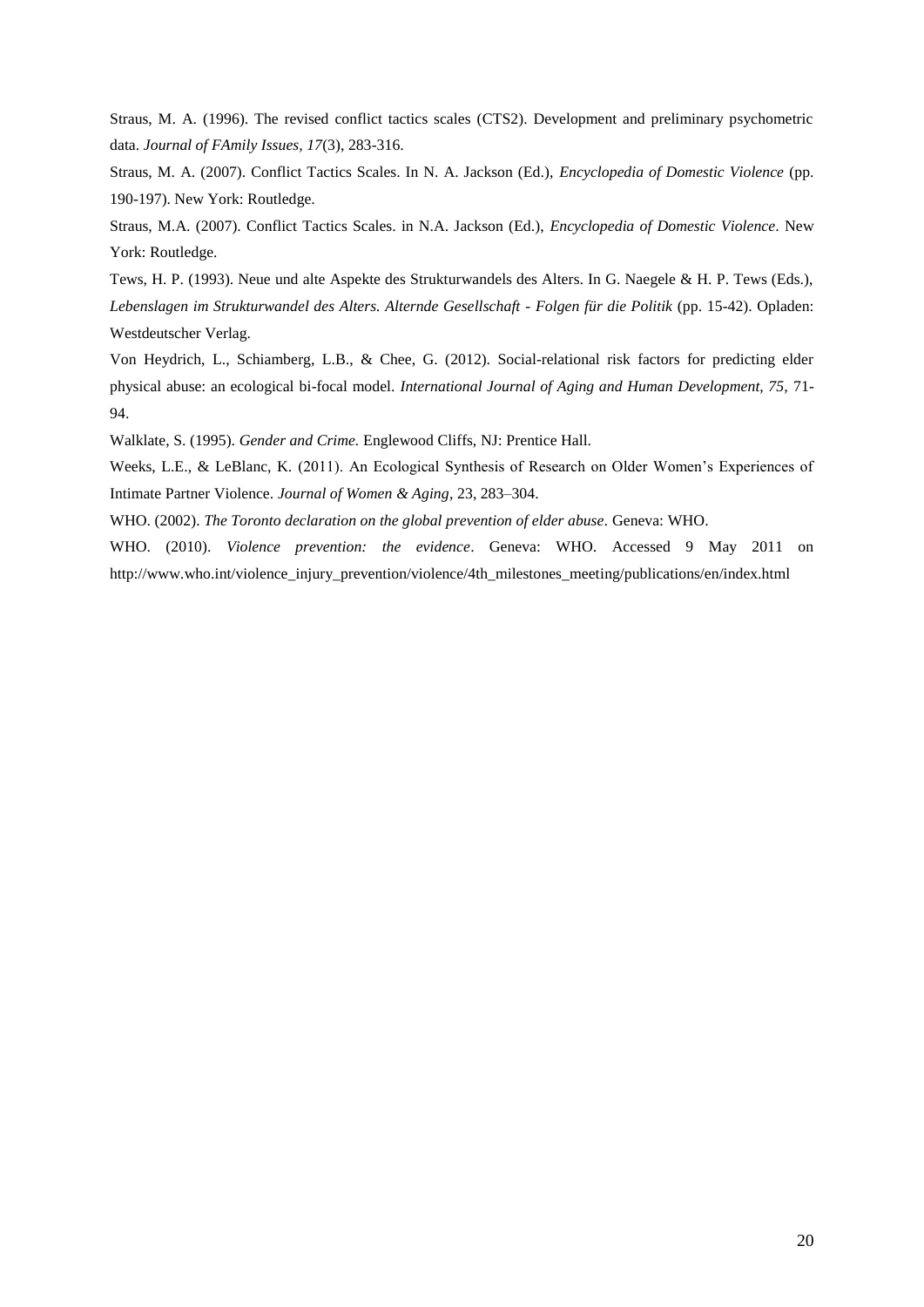

Figure 1: Four Levels of Severity of Elder Abuse (after Bennett & Kingston, 1993: 13)

|  | Table 1. Macro factors for each participating country |  |
|--|-------------------------------------------------------|--|
|--|-------------------------------------------------------|--|

|                                             | Austria | <b>Belgium</b> | Finland | Lithuania | <b>Portugal</b> |
|---------------------------------------------|---------|----------------|---------|-----------|-----------------|
| GDP per capita <sup>a</sup>                 | 30,900  | 29,400         | 27,900  | 15,100    | 19,600          |
| Risk of poverty <sup>a</sup>                | 16.6    | 21.0           | 16.9    | 34.0      | 25.3            |
| Social protection expenditures <sup>a</sup> | 30.6    | 30.1           | 30.6    | 19.1      | 26.8            |
| Lower education older age <sup>a</sup>      | 42.8    | 65.7           | 59.2    | 58.6      | 92.6            |
| Old Age Dependency Ratio <sup>a</sup>       | 26.1    | 26.0           | 25.6    | 25.6      | 27.5            |
| Gender equality index <sup>b</sup>          | 50.4    | 59.6           | 73.4    | 43.6      | 41.3            |
| Population density <sup>a</sup>             | 101.8   | 358.7          | 17.6    | 52.4      | 115.4           |

*Sources:* <sup>a</sup> *http://epp.eurostat.ec.europa.eu, 2010;* <sup>b</sup>*European Institute for Gender Equality, 2013*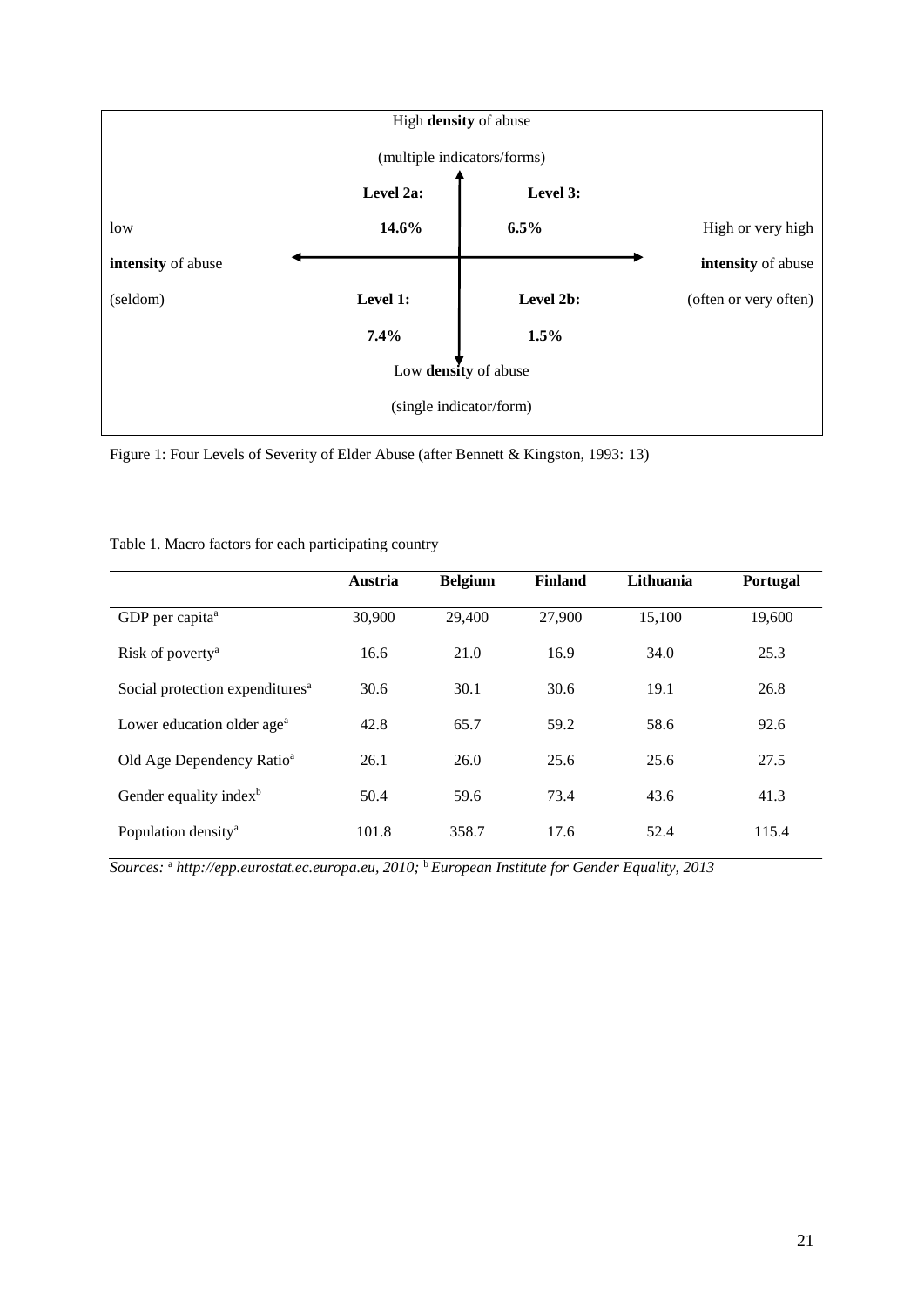|                            |                                       | <b>Severity of abuse</b> |
|----------------------------|---------------------------------------|--------------------------|
| <b>Individual level</b>    | Age                                   | $-.115*$                 |
|                            | Education                             | $-.010$                  |
|                            | Coping: Active coping                 | $-.005$                  |
|                            | Coping: Behavioral disengagement      | $.160*$                  |
|                            | Coping: Using Emotional support       | $-.050*$                 |
|                            | <b>Bad Mental health</b>              | $.184*$                  |
| <b>Relationships Level</b> | Feeling unsafe                        | .010                     |
|                            | Managing easily with household income | $-.113*$                 |
|                            | Loneliness                            | $.203*$                  |
|                            | Household size                        | $.089*$                  |
| <b>Community Level</b>     | Social activities                     | $-.038*$                 |

Table 2: Spearman Correlation Coefficients for Numeric Independent Variables and Severity of Abuse

 $* p < 0.05$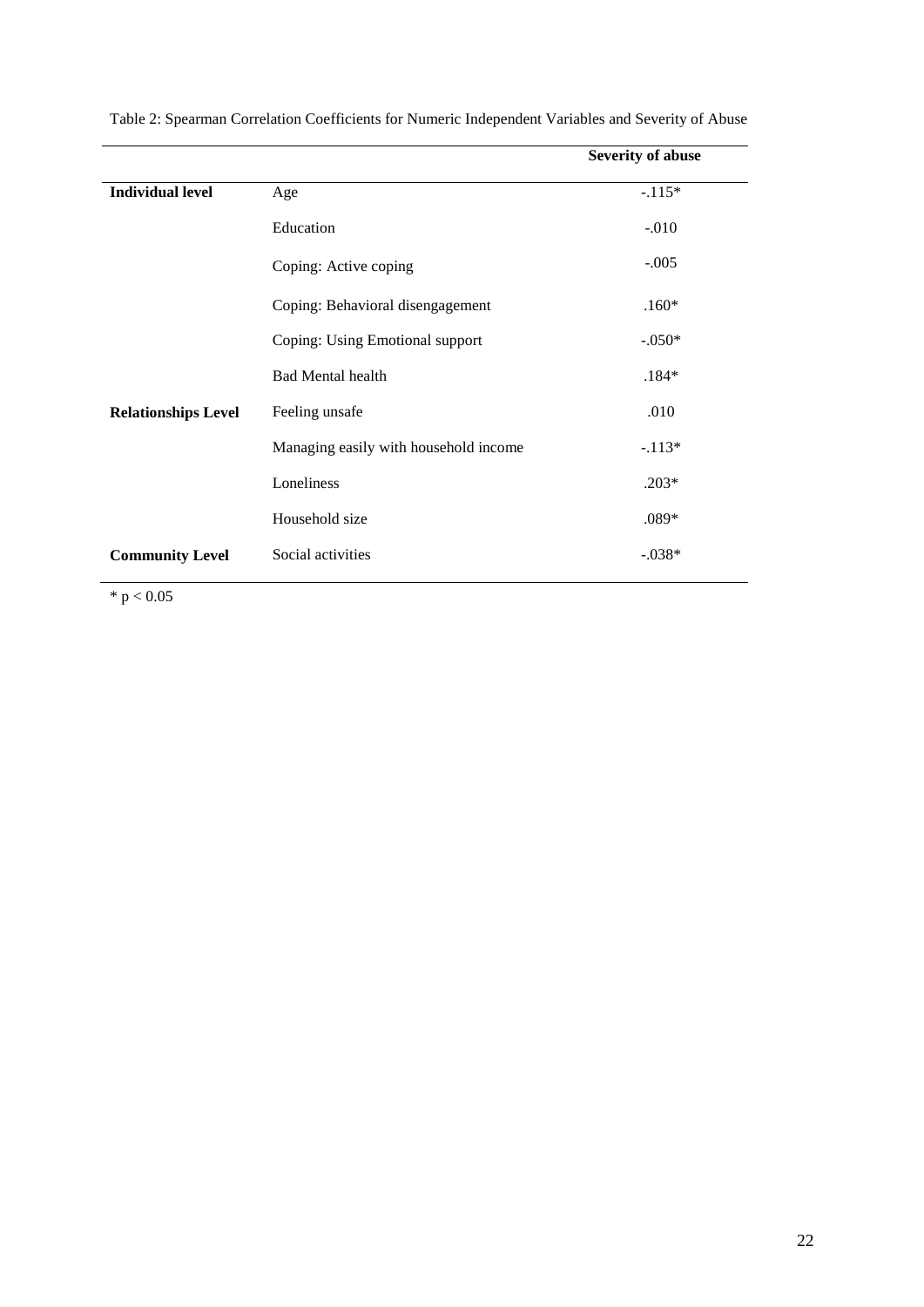|                            |                     | No abuse      | Level 1       | Level 2       | Level 3       |
|----------------------------|---------------------|---------------|---------------|---------------|---------------|
|                            |                     | $\frac{0}{0}$ | $\frac{0}{0}$ | $\frac{0}{0}$ | $\frac{0}{0}$ |
| <b>Total</b>               |                     | 70,0%         | 7,4%          | 16,1%         | 6,5%          |
| <b>Individual Level</b>    |                     |               |               |               |               |
| Marital status             | Not Married*        | 73.9          | 7.5           | 13.3          | 5.3           |
|                            | Married*            | 66.2          | 7.4           | 18.6          | 7.8           |
| Occupational               | Unemployed*         | 50.0          | 14.9          | 26.6          | 8.5           |
| status                     | Full-time employed* | 63.4          | 9.7           | 20.1          | 6.7           |
|                            | Part-time employed* | 61.3          | 6.5           | 25.8          | 6.5           |
|                            | Fully retired*      | 71.3          | 7.1           | 15.3          | 6.3           |
| Physical health            | Poor health*        | 63.1          | 6.7           | 18.0          | 12.2          |
|                            | Good health*        | 71.5          | $7.5$         | 15.7          | 5.3           |
| <b>Relationships Level</b> |                     |               |               |               |               |
| Cohabiting with            | Partner*            | 66.5          | 7.3           | 18.4          | 7.8           |
|                            | Adult children*     | 66.3          | 4.6           | 17.6          | 11.5          |
|                            | Grandchildren       | 69.6          | 1.8           | 19.6          | 8.9           |
|                            | Living alone*       | 74.3          | 8.5           | 13.4          | 3.8           |
| <b>Community Level</b>     |                     |               |               |               |               |
| Living area                | Urban*              | 72.1          | 6.3           | 15.6          | 6.0           |
|                            | Rural*              | 67.4          | 8.9           | 16.7          | $7.0\,$       |
| <b>Macro Level</b>         |                     |               |               |               |               |
| Country                    | Austria*            | 73.5          | 6.5           | 14.3          | 5.7           |
|                            | Belgium*            | 67.0          | $10.0\,$      | 18.0          | 5.0           |
|                            | Finland*            | 73.5          | $7.0\,$       | 14.5          | 4.9           |
|                            | Portugal*           | 58.5          | 7.7           | 22.5          | 11.3          |
|                            | Lithuania*          | 77.2          | 6.4           | 11.1          | 5.3           |
|                            |                     |               |               |               |               |

Table 3: Abuse and Non-abuse for Categorical Independent Variables (column %)

 $* p < 0.05$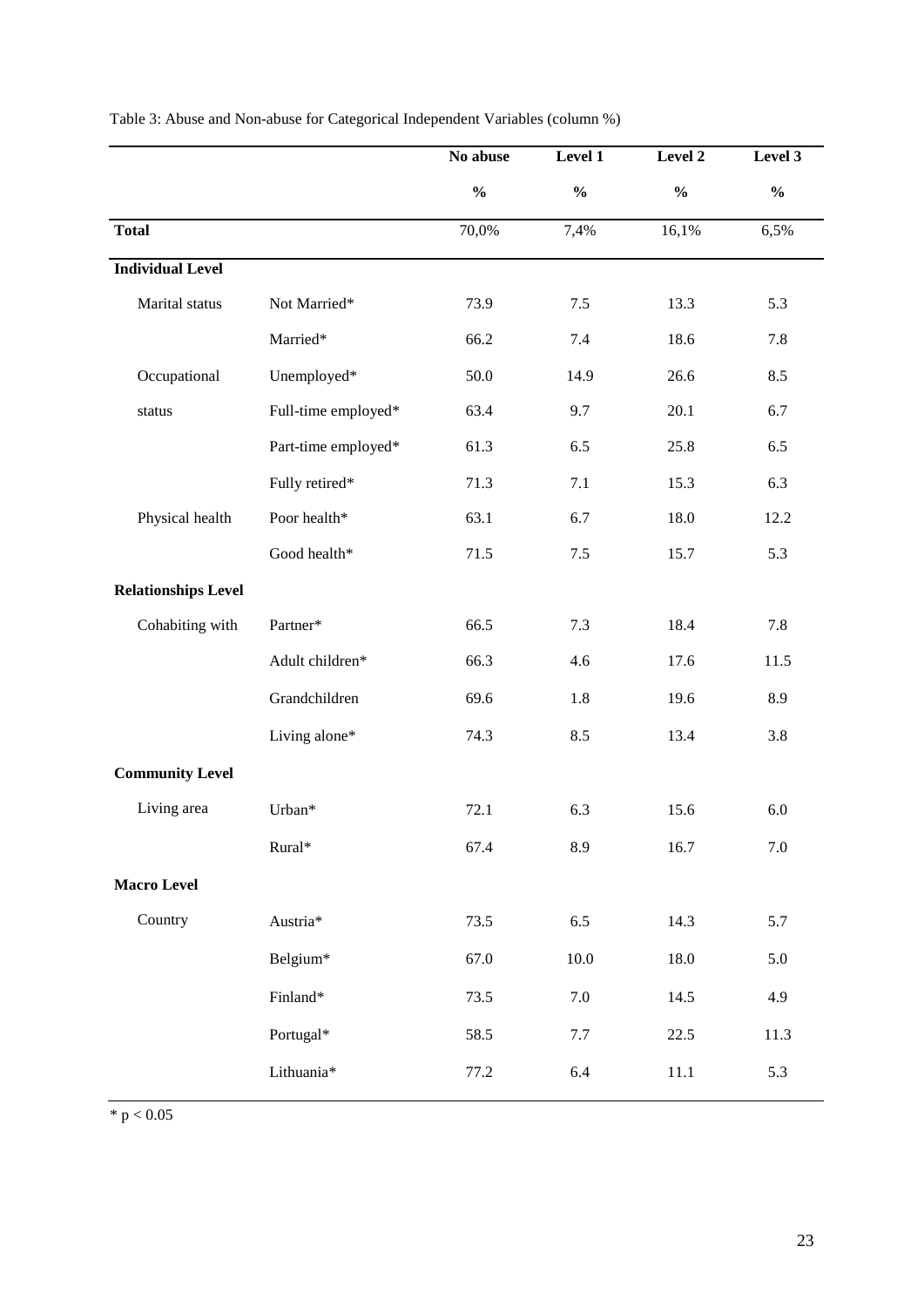|                            |                          |                       | Level 1 vs. not Level 2 vs. |            | Level 3 vs. not |
|----------------------------|--------------------------|-----------------------|-----------------------------|------------|-----------------|
|                            |                          |                       | abused                      | not abused | abused          |
|                            |                          |                       | Odds ratio                  | Odds ratio | Odds ratio      |
| <b>Individual Level</b>    |                          |                       |                             |            |                 |
|                            | Age                      | $60 - 69$             | ns                          | $3.00*$    | ns              |
|                            |                          | $70 - 79$             | ns                          | $2.11*$    | ns              |
|                            |                          | 80+ (reference)       | $\blacksquare$              |            |                 |
|                            | Marital status (married) |                       | ns                          | $1.57*$    | 1.97*           |
|                            | Poor physical health     |                       | ns                          | $\rm ns$   | $2.25*$         |
|                            | Poor mental health       |                       | ns                          | $1.23*$    | $1.75*$         |
|                            | Behavioral disengagement |                       | ns                          | $1.43*$    | $1.77*$         |
| <b>Relationships Level</b> |                          |                       |                             |            |                 |
|                            | Household size           |                       | $.58*$                      | ns         | ns              |
|                            | Household income         | <b>Badly</b>          | ns                          | ns         | $2.55*$         |
|                            |                          | Averagely             | ns                          | ns         | ns              |
|                            |                          | Easily (reference)    | $\cdot$                     | $\bullet$  | $\bullet$       |
|                            | Loneliness               |                       | ns                          | $1.35*$    | 1.83*           |
| <b>Macro Level</b>         |                          |                       |                             |            |                 |
|                            | Country                  | Austria               | .ns.                        | $1.75*$    | .ns.            |
|                            |                          | Belgium               | $2.19*$                     | $3.21*$    | $2.58*$         |
|                            |                          | Finland               | .ns.                        | $1.91*$    | .ns.            |
|                            |                          | Portugal              | $2.31*$                     | $2.82*$    | 5.37*           |
|                            |                          | Lithuania (reference) | $\cdot$                     |            | $\bullet$       |

Table 4: Likelihood of Levels of Severity older Abuse by Individual and Contextual Variables

 $*p < 0.05$ , ns=not significant; Cox and Snell R<sup>2</sup> = 15.6%; Nagelkerke R<sup>2</sup> = 18.6%